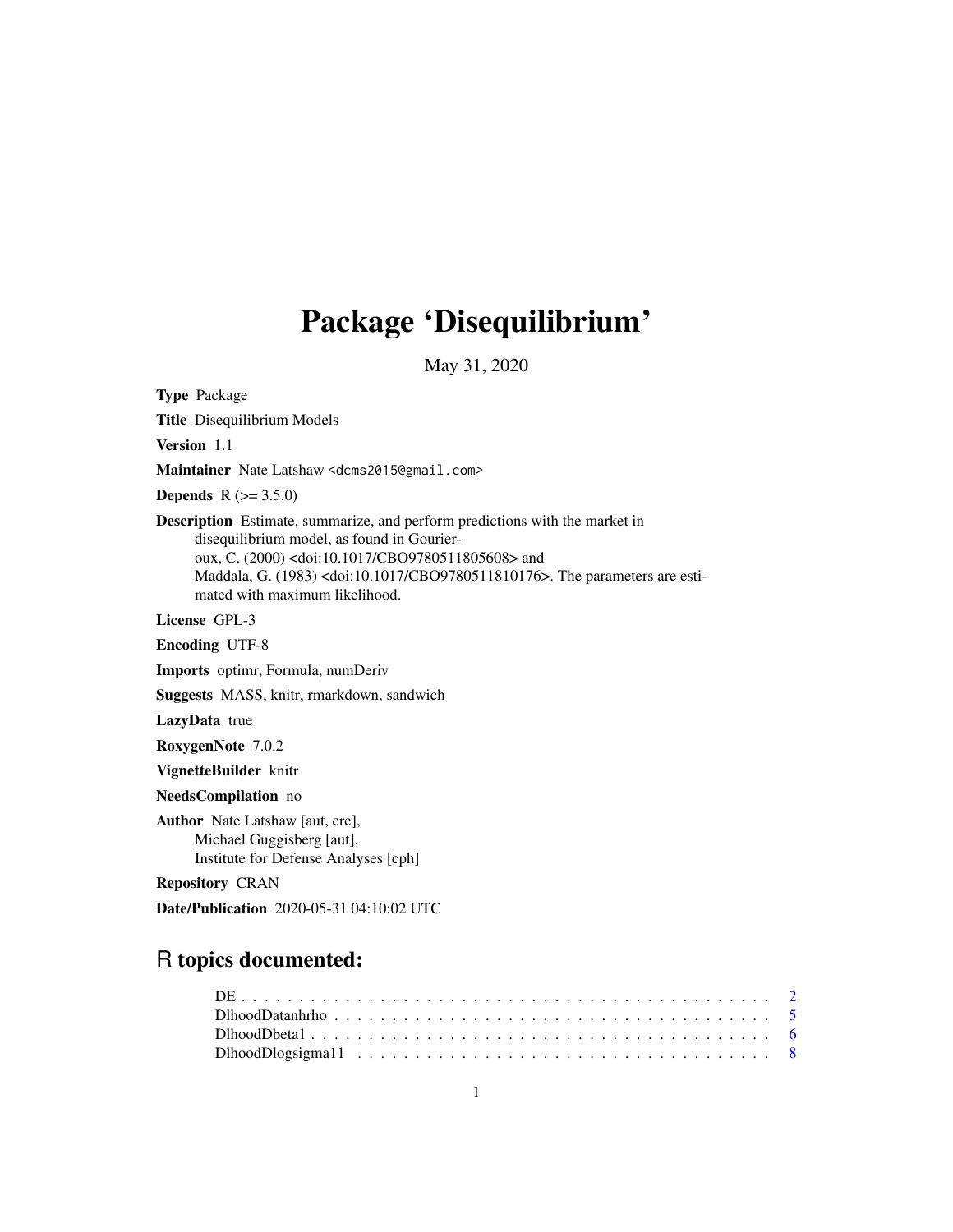<span id="page-1-0"></span>

| $DllboodDatanhrho \dots \dots \dots \dots \dots \dots \dots \dots \dots \dots \dots \dots \dots \dots \dots \dots$<br>-9 |
|--------------------------------------------------------------------------------------------------------------------------|
|                                                                                                                          |
|                                                                                                                          |
|                                                                                                                          |
|                                                                                                                          |
|                                                                                                                          |
| - 15                                                                                                                     |
|                                                                                                                          |
| -18                                                                                                                      |
| -19                                                                                                                      |
|                                                                                                                          |
| 21                                                                                                                       |
|                                                                                                                          |
| 23<br>summarv.DE                                                                                                         |
| TransformSigma PDtoR2                                                                                                    |
| 25<br>TransformSigma PDtoR3                                                                                              |
| TransformSigma_R2toPD<br>-26                                                                                             |
| TransformSigma_R3toPD<br>26                                                                                              |
|                                                                                                                          |
|                                                                                                                          |

# **Index** [29](#page-28-0)

DE *Market in Disequilibrium Model*

#### Description

DE estimates a market in disequilibrium model.

The market in disequilibrium model is defined as follows. Let  $i$  denote the *i*th observation which takes values from 1 to N,  $X_1$  be a covariate matrix of dimension  $N \times k_1$ ,  $X_2$  be a covariate matrix of dimension  $N \times k_2$ ,  $X_{1i}$  be the *i*th row of  $X_1$ ,  $X_{2i}$  be the *i*th row of  $X_2$ ,  $\beta_1$  be a coefficient vector of length  $k_1$  and  $\beta_2$  be a coefficient vector of length  $k_2$ . Define the latent response for stage one to be

$$
y_{1i}^{\star}=X_{1i}\beta_1+\epsilon_{1i}
$$

and stage two to be

$$
y_{2i}^* = X_{2i}\beta_2 + \epsilon_{2i}.
$$

Define the observed outcome to be  $y_i = min(y_{1i}^*, y_{2i}^*)$ . The pair  $(\epsilon_{1i}, \epsilon_{2i})$  is distributed independently and identically multivariate normal with means  $E[\epsilon_{1i}] = E[\epsilon_{2i}] = 0$ , variances  $Var[\epsilon_{1i}] = 0$  $\sigma_{11}$ ,  $Var[\epsilon_{2i}] = \sigma_{22}$ , and covariance  $Cov(\epsilon_{1i}, \epsilon_{2i}) = \sigma_{12}$ .

The model is estimated by (frequentist) maximum likelihood. The default maximum likelihood algorithm is based off the Limited-memory Broyden Fletcher Goldfarb Shanno (L-BFGS) algorithm. See [optimr](#page-0-0) for details.

# Usage

```
DE(formula, data, subset = NULL, par = NULL, control = list())
```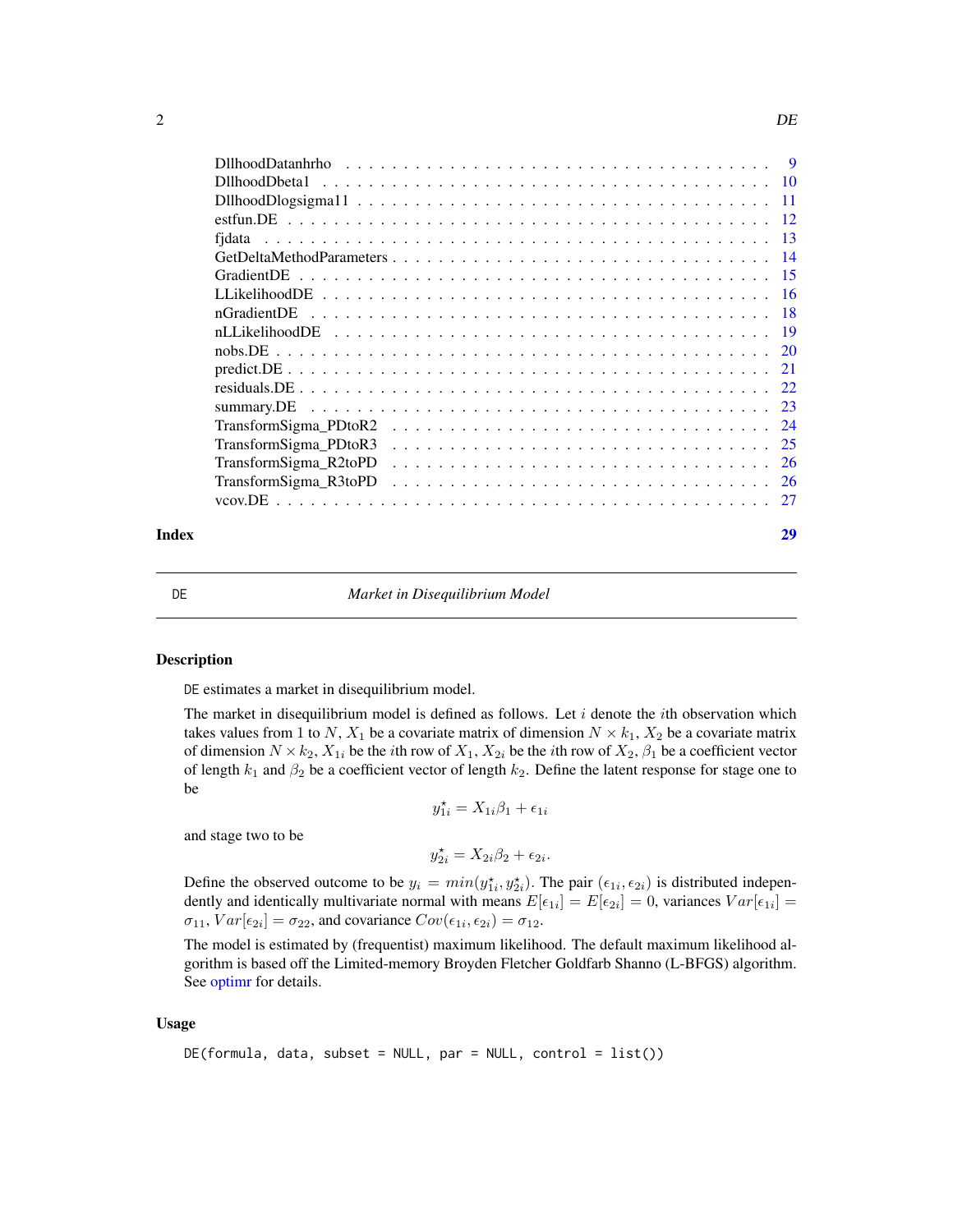#### <span id="page-2-0"></span>Arguments

| formula | An object of class Formula: a symbolic description of the model to be fitted.<br>The details of model specification are given under 'Details'.                                                                                                                                                                                                                                                  |
|---------|-------------------------------------------------------------------------------------------------------------------------------------------------------------------------------------------------------------------------------------------------------------------------------------------------------------------------------------------------------------------------------------------------|
| data    | A required data frame containing the variables provided in formula.                                                                                                                                                                                                                                                                                                                             |
| subset  | An optional numeric vector specifying a subset of observations to be used in the<br>fitting process.                                                                                                                                                                                                                                                                                            |
| par     | A vector of initial values for the parameters for which optimal values are to be<br>found. The order of the parameters is the coefficients of equation 1, the coeffi-<br>cients of equation 2, the variance for equation 1, the covariance of equations 1<br>and 2, and the variance of equation 2. The default is 0 for all parameters, except<br>the variance parameters, which are set to 1. |
| control | A list of control parameters. See 'Details'.                                                                                                                                                                                                                                                                                                                                                    |

#### Details

Models for DE are specified symbolically. A typical model has the form response  $\sim$  terms  $\mid$  | terms2 where response is the name of the numeric response variable and terms1 and terms2 are each a series of variables that specifies the linear predictor(s) of the respective model. For example, if the first equation has two independent variables,  $X1$  and  $X2$ , then terms $1 = X1 + X2$ .

A formula has an implied intercept term for both equations. To remove the intercept from equation 1 use either response ~ terms1 -1 | terms2 or response ~ 0 + terms1 | terms2. The intercept may be removed from equation 2 analgously.

The control argument is a list that can supply any of the following components:

- method A method to be used in the function optimr. The default is "L-BFGS-B". See [optimr](#page-0-0) for further details.
- lower, upper Bounds on the variables for methods such as "L-BFGS-B" that can handle box (or bounds) constraints. The default is -Inf and Inf, respectively.
- hessian A logical control that if TRUE forces the computation of an approximation to the Hessian at the final set of parameters. See [optimr](#page-0-0) for further details. The default is FALSE.
- **na.action** A function indicating what happens when data contains NAs. The default is [na.omit.](#page-0-0) The only other possible value is [na.fail.](#page-0-0)
- **transformR3toPD** A logical. If TRUE, the covariance matrix will be manually converted to a positive definite matrix for optimization. The default is TRUE.

Equation1Name A string name for the first equation. The default is "\_1".

- Equation2Name A string name for the second equation. The default is "\_2".
- MaskRho A logical or numeric to determine if the correlation is masked. A value of FALSE means the correlation is not fixed. A value between -1 and 1 will fix the correlation to that value. The default is FALSE. A free correlation parameter can be numerically unstable, use with caution.

#### Value

An object of class 'DE' is returned as a list with the following components:

par The set of parameter maximum likelihood estimates.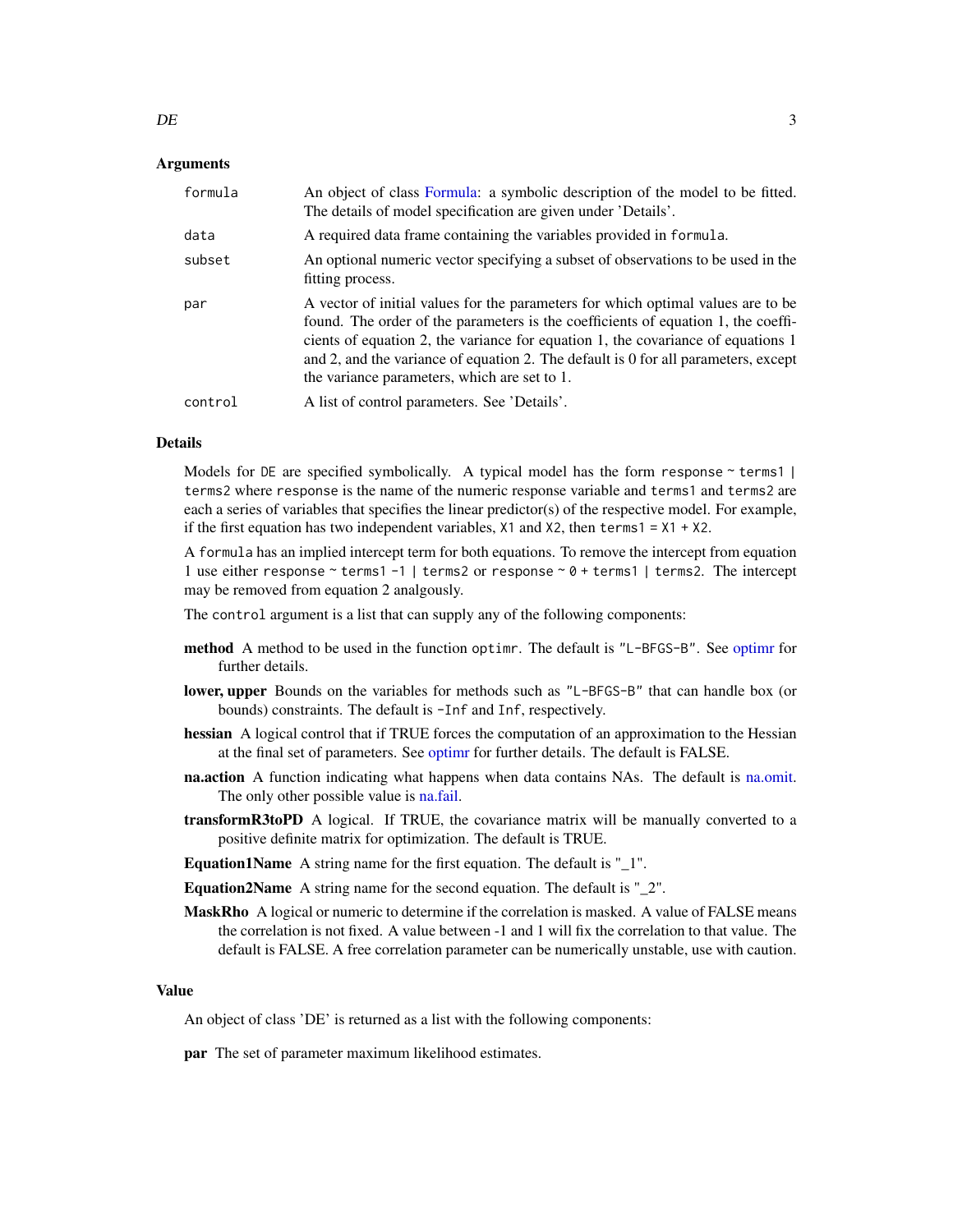value The negative of the log likelihood evaluated at par.

counts A two-element integer vector giving the number of calls to fn and gr respectively. This excludes those calls needed to compute the Hessian, if requested, and any calls to fn to compute a finite-difference approximation to the gradient.

convergence An integer code. '0' indicates successful completion.

message A character string giving any additional information returned by the optimizer, or NULL.

- Sigma The estimated covariance matrix. This is a subset of par.
- Xbeta1 The predicted outcome for each observation in equation 1 using the parameters estimated in par.
- Xbeta2 The predicted outcome for each observation in equation 2 using the parameters estimated in par.
- Y A vector of the response (quantity) values.
- X A list of the design matricies for the two equations.
- hessian A numerical approximation to the Hessian matrix of the likelihood function at the estimated parameter values. The Hessian is returned even if it is not requested.
- vcov The variance covariance matrix of the estimates in par.
- MaskRho The value of MaskRho used.

The object of class 'DE' has the following attributes:

originalNamesX1 The original names of the covariates for equation 1 specified in formula.

- originalNamesX2 The original names of the covariates for equation 2 specified in formula.
- **namesX1** The names of the covariates for equation 1 to be used in the summary. DE function. This is equivalent to paste0(originalNamesX1,Equation1Name).
- namesX2 The names of the covariates for equation 2 to be used in the summary. DE function. This is equivalent to paste0(originalNamesX2,Equation2Name).
- **namesSigma** The names of the variance-covariance matrix parameters to be used in the summary. DE function.

Equation1Name The user-specified name of equation 1.

Equation2Name The user-specified name of equation 2.

- betaN1 The number of coefficient and slope parameters to be estimated in equation 1.
- betaN2 The number of coefficient and slope parameters to be estimated in equation 2.

# References

Gourieroux, C. (2000). Econometrics of Qualitative Dependent Variables (Themes in Modern Econometrics) (P. Klassen, Trans.). Cambridge: Cambridge University Press. http://doi.org/10.1017/CBO9780511805608

Maddala, G. (1983). Limited-Dependent and Qualitative Variables in Econometrics (Econometric Society Monographs). Cambridge: Cambridge University Press. http://doi.org/10.1017/CBO9780511810176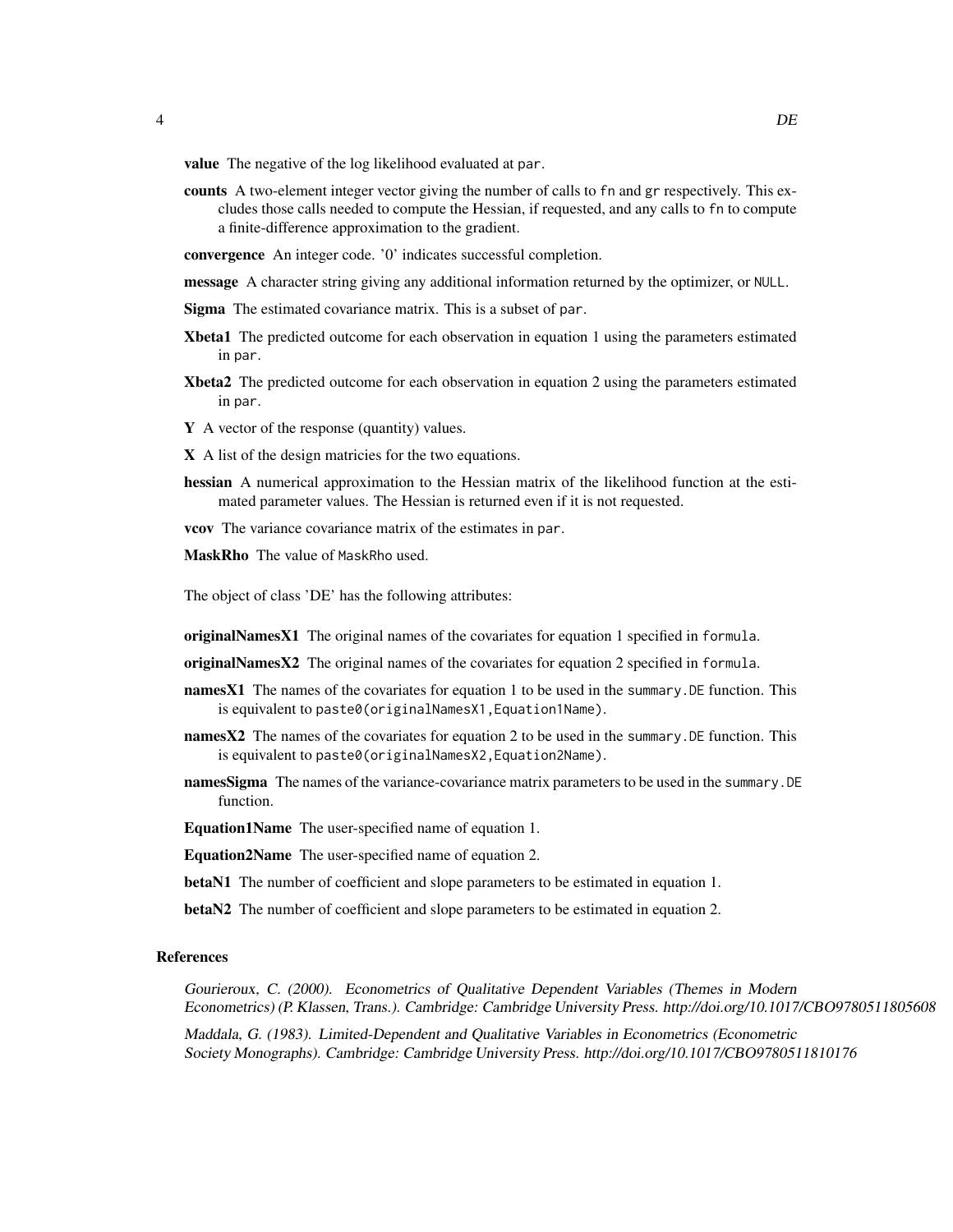# <span id="page-4-0"></span>DlhoodDatanhrho 5

# Examples

```
set.seed(1775)
library(MASS)
beta01 = c(1,1)beta2 = c(-1,-1)N = 10000SigmaEps = diag(2)
Sigma = diag(2)Mux = c(0, 0)par0 = c(beta01, beta02, SigmaX[1, 1], SigmaX[1, 2], SigmaX[2, 2])
Xgen = mvrnorm(N,MuX,SigmaX)
X1 = \text{cbind}(1, Xgen[, 1])X2 = \text{cbind}(1, Xgen[, 2])X = list(X1 = X1, X2 = X2)eps = mvrnorm(N,c(0,0),SigmaEps)
eps1 =eps[, 1]eps2 =eps[, 2]Y1 = X1 %*% beta01 + eps1
Y2 = X2 %*% beta02 + eps2
Y = pmin(Y1, Y2)df = data . frame(Y = Y, X1 = Xgen[, 1], X2 = Xgen[, 2])results = DE(formula = Y ~ x1 | X2, data = df)str(results)
```

| DlhoodDatanhrho | Derivative of likelihood with respect to the inverse hyperbolic tangent |
|-----------------|-------------------------------------------------------------------------|
|                 | <i>of correlation</i>                                                   |

# Description

Derivative of likelihood with respect to the inverse hyperbolic tangent of correlation

# Usage

```
DlhoodDatanhrho(Y, mu, logsigma11, logsigma22, atanhrho)
```
# Arguments

| γ          | A vector of observed responses.                                                  |
|------------|----------------------------------------------------------------------------------|
| mu         | A $N \times 2$ matrix of means for equations 1 and 2.                            |
| logsigma11 | A scalar log of the variance of the equation 1.                                  |
| logsigma22 | A scalar log of the variance of the equation 2.                                  |
| atanhrho   | A scalar log of inverse hyperbolic tangent of the correlation of equations 1 and |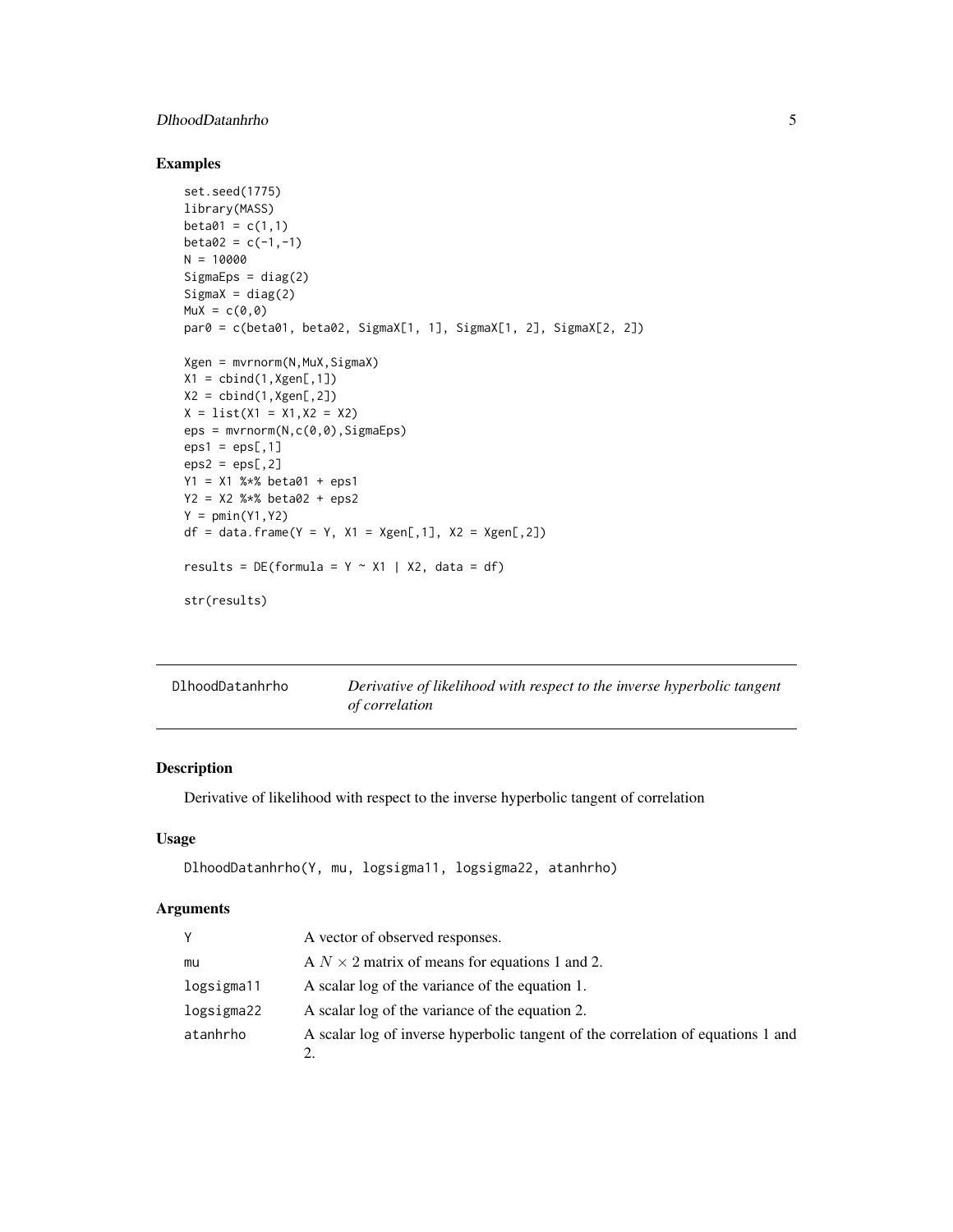<span id="page-5-0"></span>A vector of derivatives for each observation.

# Examples

```
set.seed(1775)
library(MASS)
beta01 = c(1,1)beta2 = c(-1, -1)N = 10000
Sigma = diag(2)Sigma = diag(2)Mux = c(0, 0)par0 = c(beta01, beta02, SigmaX[1, 1], SigmaX[1, 2], SigmaX[2, 2])
Xgen = mvrnorm(N,MuX,SigmaX)
X1 = \text{cbind}(1, Xgen[, 1])X2 = \text{cbind}(1, Xgen[, 2])X = list(X1 = X1, X2 = X2)eps = mvrnorm(N,c(0,0),SigmaEps)
eps1 =eps[, 1]eps2 =eps[, 2]Y1 = X1 %*% beta01 + eps1
Y2 = X2 %*% beta02 + eps2
Y = pmin(Y1, Y2)p1 = 2p2 = 2theta = c(beta01, beta02, log(SigmaX[1, 1]), atanh(SigmaX[1, 2]), log(SigmaX[2, 2]))
mu = cbind(X[[1]] %*% theta[1:p1], X[[2]] %*% theta[(p1 + 1):(p1 + p2)])
d = D1hoodDatanhrho(Y = Y, mu = mu, logsigma11 = theta[p1 + p2 + 1],
   logsigma22 = theta[p1 + p2 + 3], atanhrho = theta[p1 + p2 + 2])
head(d)
```

| DlhoodDbeta1 | Derivative of likelihood with respect to the coefficients of equation 1 |  |  |
|--------------|-------------------------------------------------------------------------|--|--|
|--------------|-------------------------------------------------------------------------|--|--|

# Description

Derivative of likelihood with respect to the coefficients of equation 1

#### Usage

```
DlhoodDbeta1(Y, mu, logsigma11, logsigma22, atanhrho, X1)
```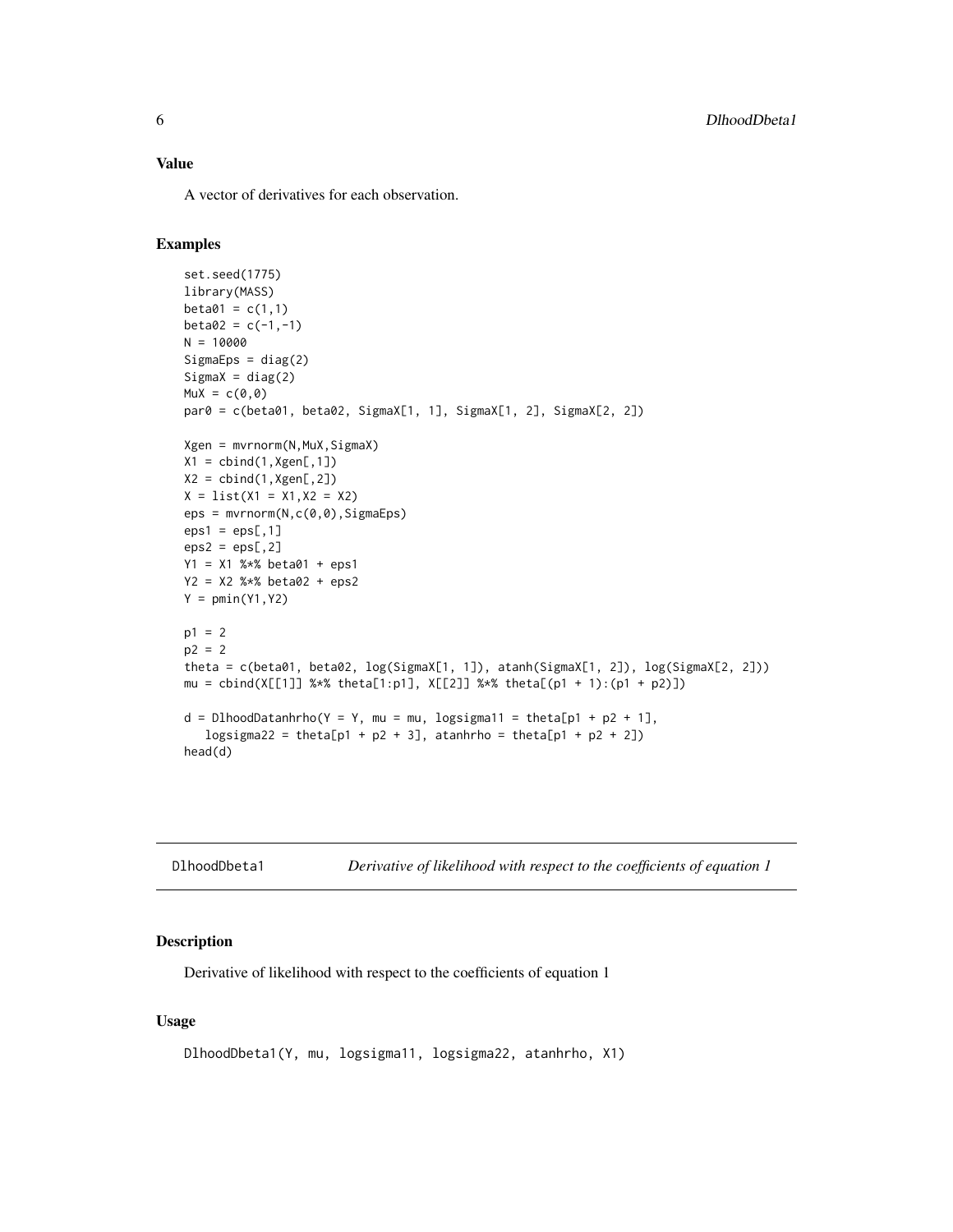# DlhoodDbeta1 7

#### Arguments

| Y          | A vector of observed responses.                                                        |
|------------|----------------------------------------------------------------------------------------|
| mu         | A $N \times 2$ matrix of means for equations 1 and 2.                                  |
| logsigma11 | A scalar log of the variance of the equation 1.                                        |
| logsigma22 | A scalar log of the variance of the equation 2.                                        |
| atanhrho   | A scalar of the inverse hyperbolic tangent of the correlation of equations 1 and<br>2. |
| X1         | A $N \times k_1$ design matrix for equation 1.                                         |

# Value

A matrix of derivatives for each observation and parameter.

```
set.seed(1775)
library(MASS)
beta01 = c(1,1)beta2 = c(-1,-1)N = 10000
SigmaEps = diag(2)SignaX = diag(2)Mux = c(0, 0)par0 = c(beta01, beta02, SigmaX[1, 1], SigmaX[1, 2], SigmaX[2, 2])
Xgen = mvrnorm(N,MuX,SigmaX)
X1 = \text{cbind}(1, Xgen[, 1])X2 = \text{cbind}(1, Xgen[, 2])X = list(X1 = X1, X2 = X2)eps = mvrnorm(N,c(0,0),SigmaEps)
eps1 =eps[, 1]eps2 =eps[, 2]Y1 = X1 %*% beta01 + eps1
Y2 = X2 %*% beta02 + eps2
Y = pmin(Y1, Y2)p1 = 2p2 = 2theta = c(beta01, beta02, log(SigmaX[1, 1]), atanh(SigmaX[1, 2]), log(SigmaX[2, 2]))
mu = \text{cbind}(X[[1]] %* % \text{theta}[1:p1], X[[2]] %* % \text{theta}[p1 + 1):(p1 + p2)]d = D1hoodDbeta1(Y = Y, mu = mu, logsigma11 = theta[p1 + p2 + 1],
   logsigma22 = theta[p1 + p2 + 3], atanhrho = theta[p1 + p2 + 2], X1 = X1)
head(d)
```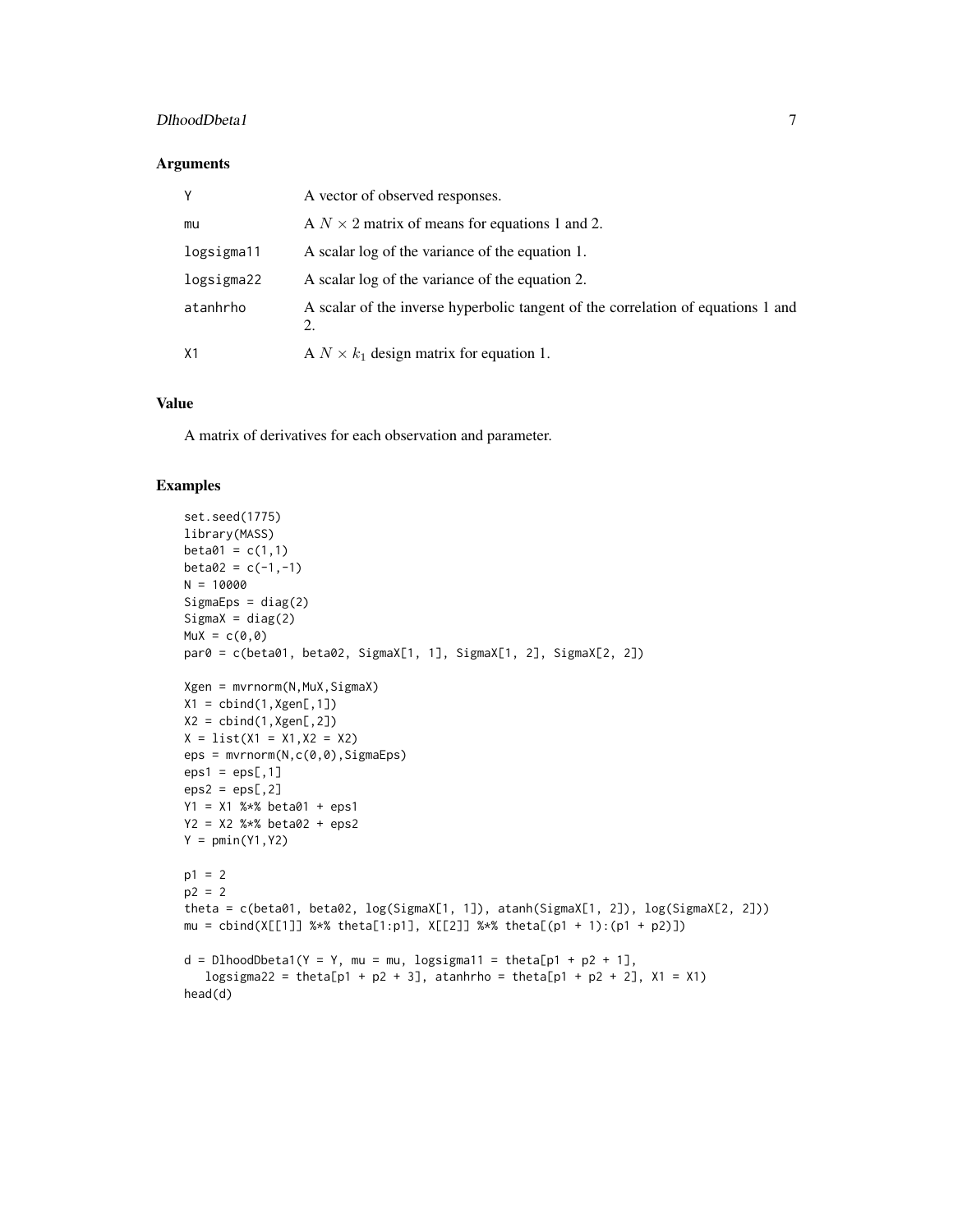<span id="page-7-0"></span>

### Description

Derivative of likelihood with respect to the log of variance for equation 1

#### Usage

DlhoodDlogsigma11(Y, mu, logsigma11, logsigma22, atanhrho)

#### Arguments

| Υ          | A vector of observed responses.                                                  |
|------------|----------------------------------------------------------------------------------|
| mu         | A $N \times 2$ matrix of means for equations 1 and 2.                            |
| logsigma11 | A scalar log of the variance of the equation 1.                                  |
| logsigma22 | A scalar log of the variance of the equation 2.                                  |
| atanhrho   | A scalar of the inverse hyperbolic tangent of the correlation of equations 1 and |

# Value

A vector of derivatives for each observation.

```
set.seed(1775)
library(MASS)
beta01 = c(1,1)beta2 = c(-1, -1)N = 10000Sigma = diag(2)SignaX = diag(2)Mux = c(0, 0)par0 = c(beta01, beta02, SigmaX[1, 1], SigmaX[1, 2], SigmaX[2, 2])
Xgen = mvrnorm(N,MuX,SigmaX)
X1 = \text{cbind}(1, Xgen[, 1])X2 = \text{cbind}(1, Xgen[, 2])X = list(X1 = X1, X2 = X2)eps = mvrnorm(N,c(0,0),SigmaEps)
eps1 =eps[, 1]eps2 =eps[, 2]Y1 = X1 %*% beta01 + eps1
Y2 = X2 %*% beta02 + eps2
Y = pmin(Y1, Y2)
```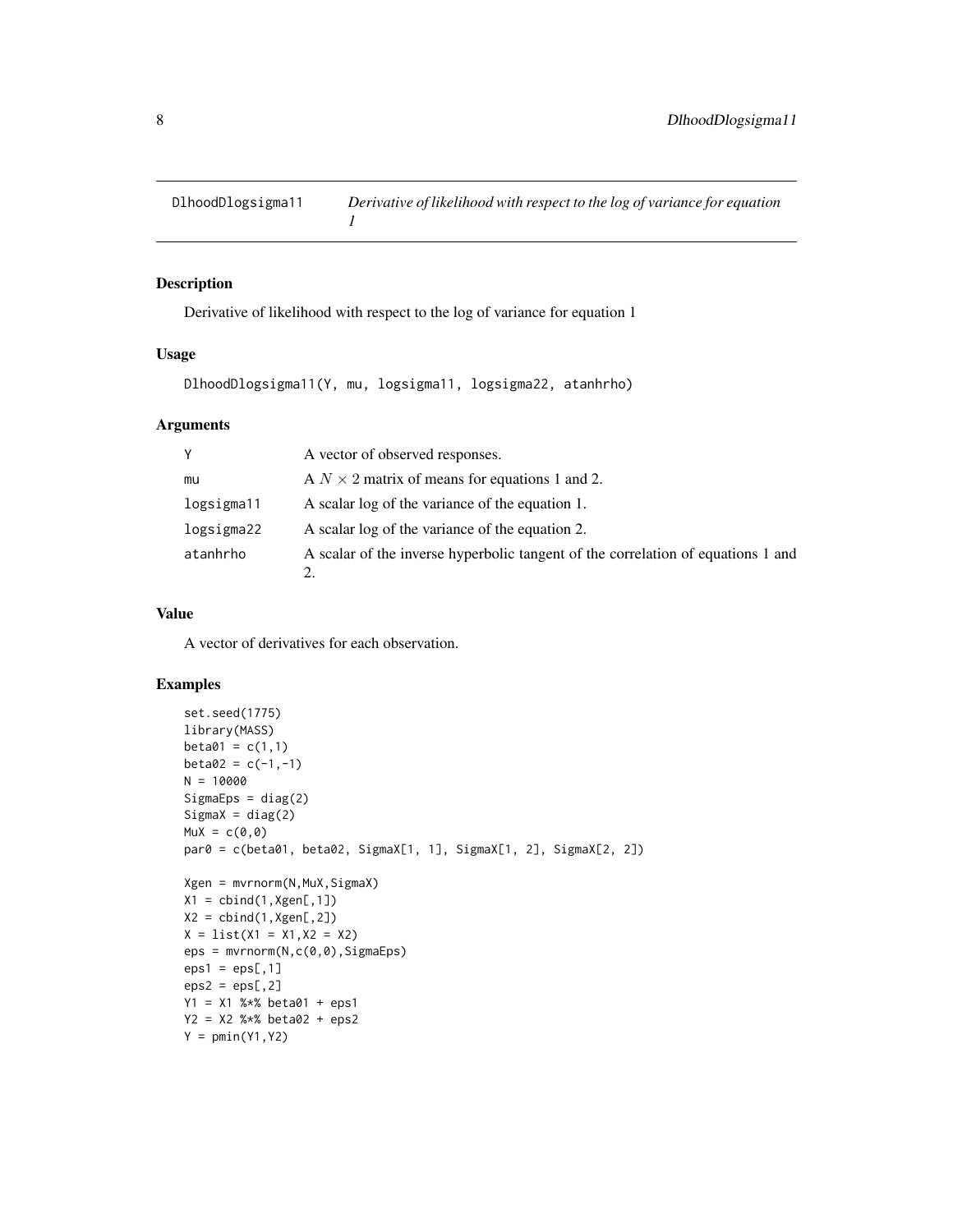# <span id="page-8-0"></span>DllhoodDatanhrho 9

```
p1 = 2p2 = 2theta = c(beta01, beta02, log(SigmaX[1, 1]), atanh(SigmaX[1, 2]), log(SigmaX[2, 2]))
mu = \text{cbind}(X[[1]] %* % \text{theta}[1:p1], X[[2]] %* % \text{theta}[p1 + 1):(p1 + p2)]d = D1hoodDlogsigma11(Y = Y, mu = mu, logsigma11 = theta[p1 + p2 + 1],
   logsigma22 = theta[p1 + p2 + 3], atanhrho = theta[p1 + p2 + 2])
head(d)
```
DllhoodDatanhrho *Derivative of log likelihood with respect to the inverse hyperbolic tangent of correlation*

# Description

Derivative of log likelihood with respect to the inverse hyperbolic tangent of correlation

# Usage

DllhoodDatanhrho(Y, mu, logsigma11, logsigma22, atanhrho, lhood)

# Arguments

| Y          | A vector of observed responses.                                                        |
|------------|----------------------------------------------------------------------------------------|
| mu         | A $N \times 2$ matrix of means for equations 1 and 2.                                  |
| logsigma11 | A scalar log of the variance of the equation 1.                                        |
| logsigma22 | A scalar log of the variance of the equation 2.                                        |
| atanhrho   | A scalar of the inverse hyperbolic tangent of the correlation of equations 1 and<br>2. |
| lhood      | A vector of length $N$ of likelihood values.                                           |

# Value

A vector of derivatives for each observation.

```
set.seed(1775)
library(MASS)
beta01 = c(1,1)beta2 = c(-1,-1)N = 10000
Sigma = diag(2)Sigma = diag(2)Mux = c(0, 0)par0 = c(beta01, beta02, SigmaX[1, 1], SigmaX[1, 2], SigmaX[2, 2])
```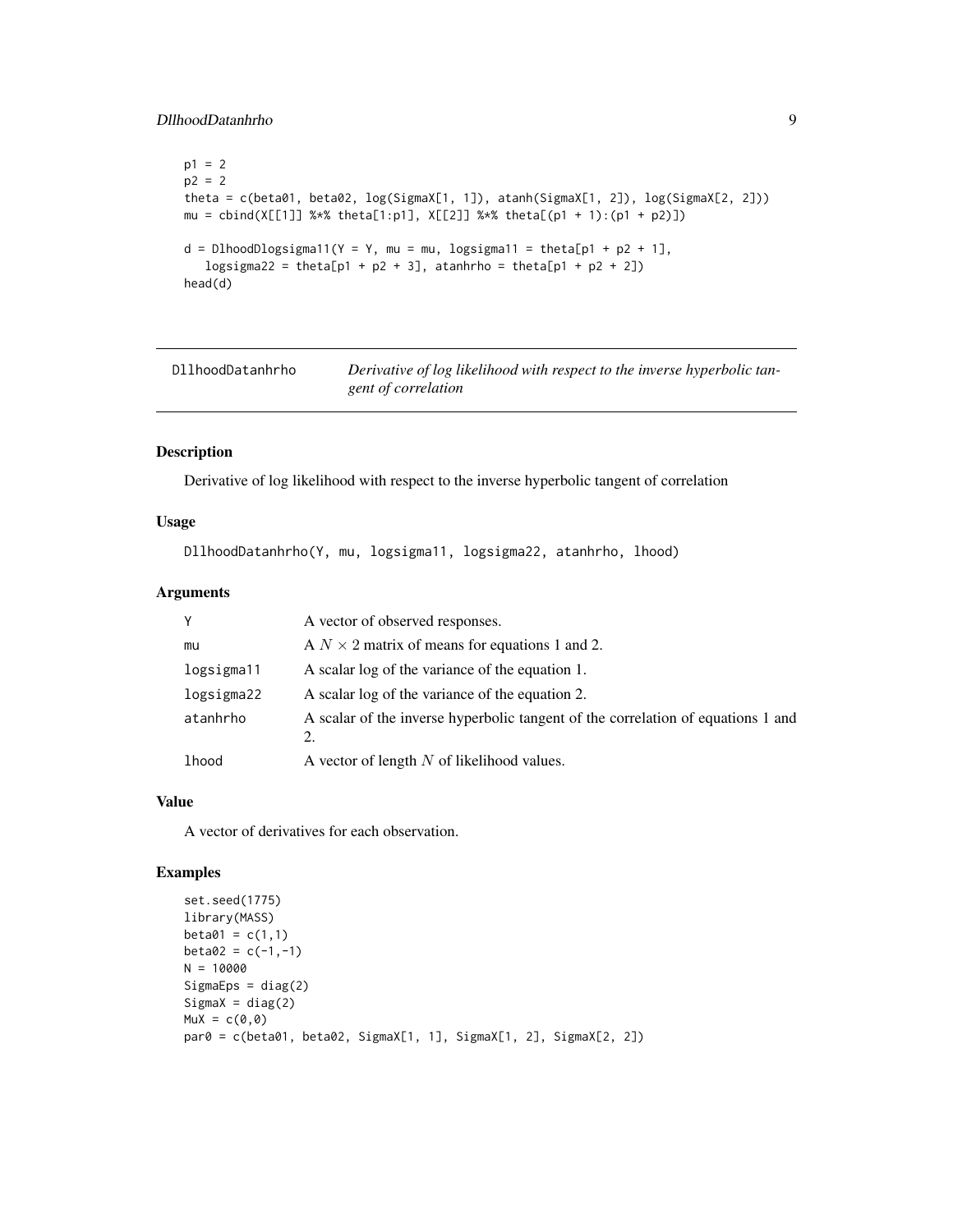```
Xgen = mvrnorm(N,MuX,SigmaX)
X1 = \text{cbind}(1, Xgen[, 1])X2 = \text{cbind}(1, Xgen[, 2])X = list(X1 = X1, X2 = X2)eps = mvrnorm(N,c(0,0),SigmaEps)
eps1 =eps[, 1]eps2 =eps[, 2]Y1 = X1 %*% beta01 + eps1
Y2 = X2 %*% beta02 + eps2
Y = pmin(Y1, Y2)p1 = 2p2 = 2theta = c(beta01, beta02, log(SigmaX[1, 1]), atanh(SigmaX[1, 2]), log(SigmaX[2, 2]))
mu = \text{cbind}(X[[1]] %* % \text{theta}[1:p1], X[[2]] %* % \text{theta}([p1 + 1):(p1 + p2)])lhood = exp(-nLLikelihoodDE(theta, Y, X, transformR3toPD = TRUE, summed = FALSE))
d <- DllhoodDatanhrho(Y = Y, mu = mu, logsigma11 = theta[p1 + p2 + 1],
   logsigma22 = theta[p1 + p2 + 3], atanhrho = theta[p1 + p2 + 2], lhood = lhood)
head(d)
```

| DllhoodDbeta1 | Gradient of log likelihood with respect to the coefficients of equation |
|---------------|-------------------------------------------------------------------------|
|               |                                                                         |

#### Description

Gradient of log likelihood with respect to the coefficients of equation 1

# Usage

```
DllhoodDbeta1(Y, mu, logsigma11, logsigma22, atanhrho, lhood, X1)
```
# Arguments

| Υ              | A vector of observed responses.                                                        |
|----------------|----------------------------------------------------------------------------------------|
| mu             | A $N \times 2$ matrix of means for equations 1 and 2.                                  |
| logsigma11     | A scalar log of the variance of the equation 1.                                        |
| logsigma22     | A scalar log of the variance of the equation 2.                                        |
| atanhrho       | A scalar of the inverse hyperbolic tangent of the correlation of equations 1 and<br>2. |
| <b>lhood</b>   | A vector of length $N$ of likelihood values.                                           |
| X <sub>1</sub> | A $N \times k_1$ design matrix for equation 1.                                         |

# Value

A matrix of derivatives for each observation and parameter.

<span id="page-9-0"></span>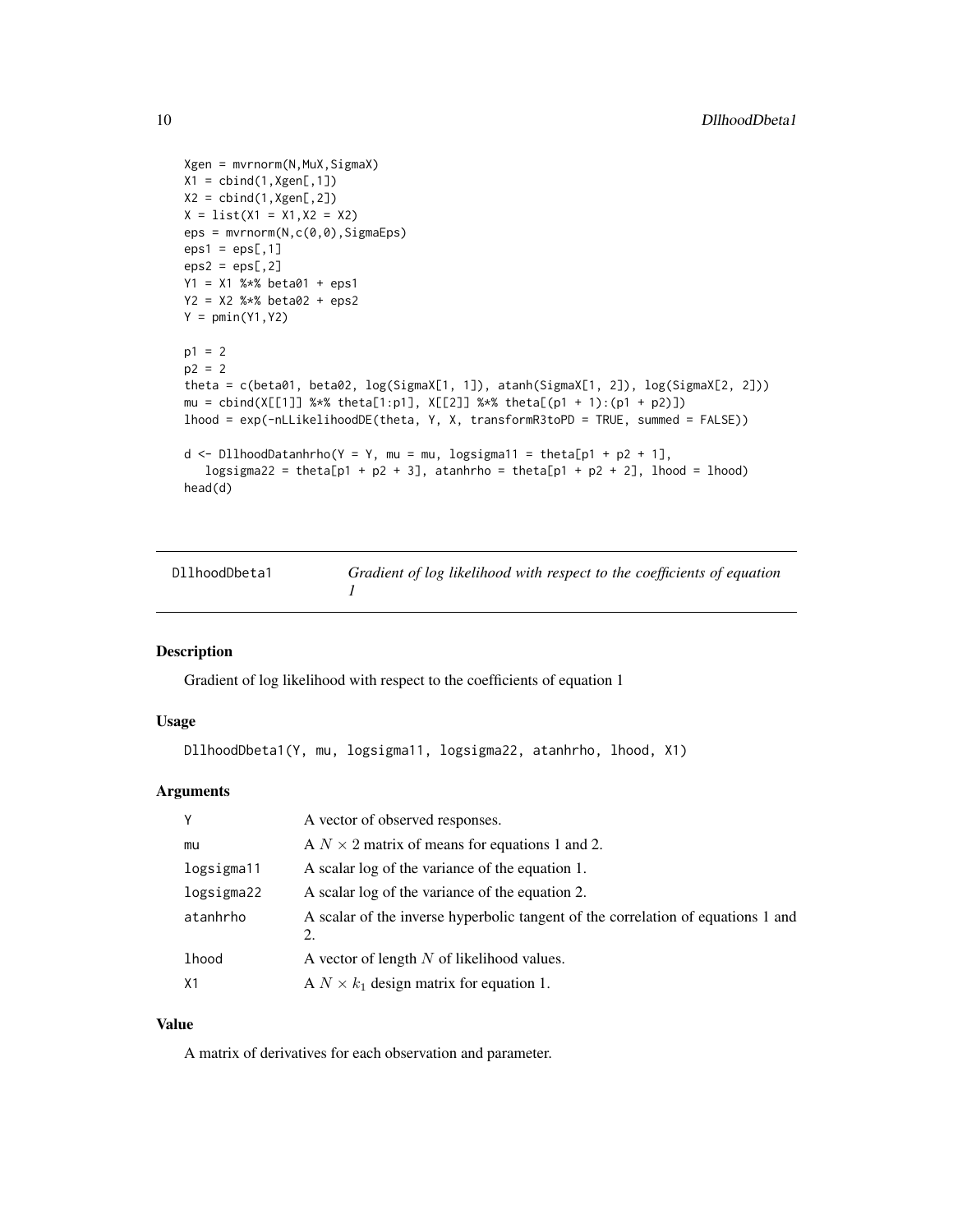# <span id="page-10-0"></span>DllhoodDlogsigma11 11

#### Examples

```
set.seed(1775)
library(MASS)
beta01 = c(1,1)beta2 = c(-1, -1)N = 10000SigmaEps = diag(2)
Sigma = diag(2)Mux = c(0, 0)par0 = c(beta01, beta02, SigmaX[1, 1], SigmaX[1, 2], SigmaX[2, 2])
Xgen = mvrnorm(N,MuX,SigmaX)
X1 = \text{cbind}(1, Xgen[, 1])X2 = \text{cbind}(1, Xgen[, 2])X = list(X1 = X1, X2 = X2)eps = mvrnorm(N, c(0, 0), SigmaEps)eps1 =eps[, 1]eps2 =eps[, 2]Y1 = X1 %*% beta01 + eps1
Y2 = X2 %*% beta02 + eps2
Y = pmin(Y1, Y2)p1 = 2p2 = 2theta = c(beta01, beta02, log(SigmaX[1, 1]), atanh(SigmaX[1, 2]), log(SigmaX[2, 2]))
mu = \text{cbind}(X[[1]] %* % \text{theta}[1:p1], X[[2]] %* % \text{theta}([p1 + 1):(p1 + p2)])lhood = exp(-nLLikelihoodDE(theta, Y, X, transformR3toPD = TRUE, summed = FALSE))
d = D11hoodDbeta1(Y = Y, mu = mu, logsigma11 = theta[p1 + p2 + 1],
   logsigma22 = theta[p1 + p2 + 3], atanhrho = theta[p1 + p2 + 2], lhood = lhood, X1 = X1)
head(d)
```

```
DllhoodDlogsigma11 Derivative of log likelihood with respect to the log of variance for
                         equation 1
```
#### Description

Derivative of log likelihood with respect to the log of variance for equation 1

# Usage

DllhoodDlogsigma11(Y, mu, logsigma11, logsigma22, atanhrho, lhood)

# Arguments

|    | A vector of observed responses.                       |
|----|-------------------------------------------------------|
| mu | A $N \times 2$ matrix of means for equations 1 and 2. |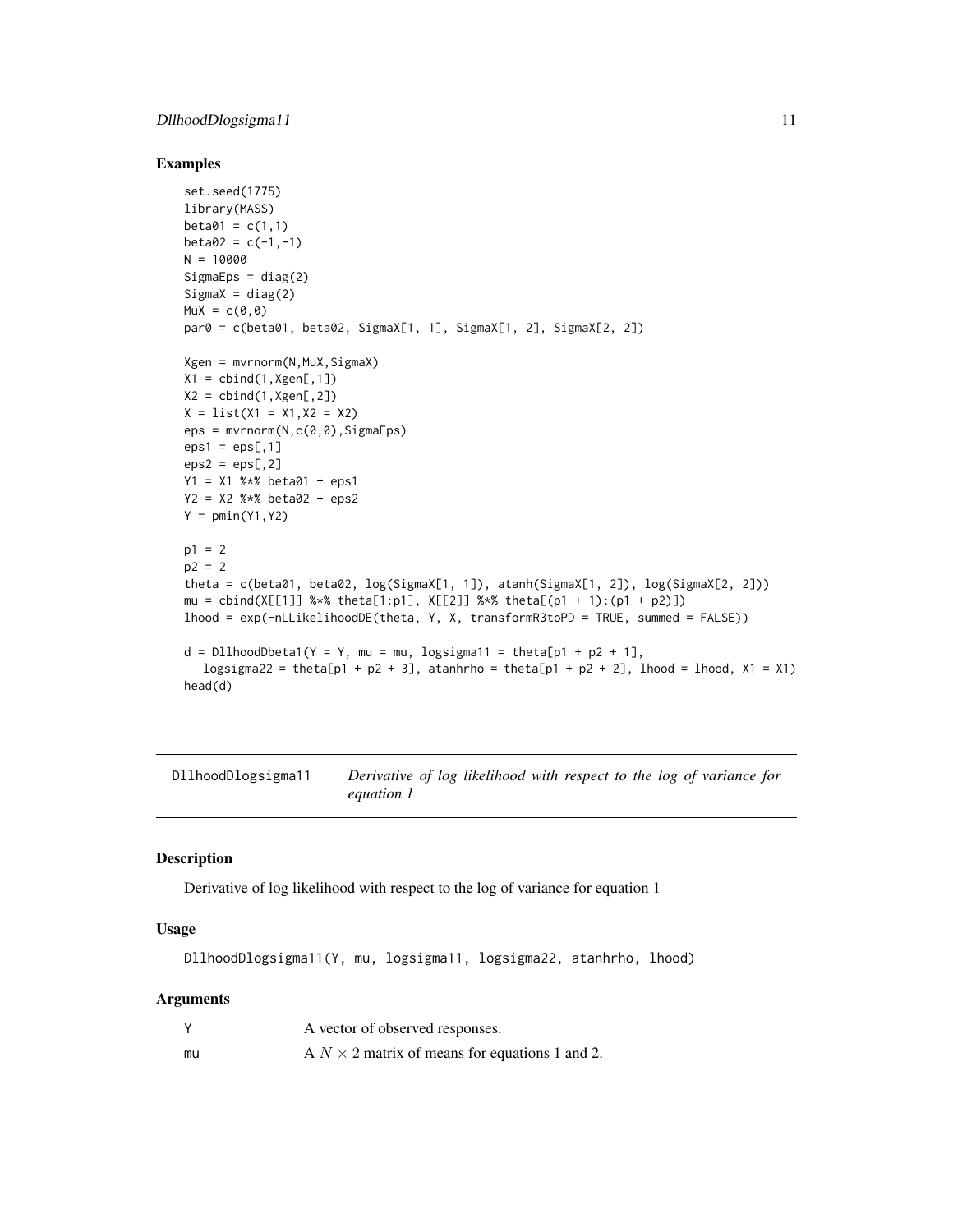<span id="page-11-0"></span>

| logsigma11 | A scalar log of the variance of the equation 1.                                  |
|------------|----------------------------------------------------------------------------------|
| logsigma22 | A scalar log of the variance of the equation 2.                                  |
| atanhrho   | A scalar of the inverse hyperbolic tangent of the correlation of equations 1 and |
| lhood      | A vector of length $N$ of likelihood values.                                     |

# Value

A vector of derivatives for each observation.

#### Examples

```
set.seed(1775)
library(MASS)
beta01 = c(1,1)beta2 = c(-1,-1)N = 10000SigmaEps = diag(2)Sigma = diag(2)MuX = c(0, 0)par0 = c(beta01, beta02, SigmaX[1, 1], SigmaX[1, 2], SigmaX[2, 2])
Xgen = mvrnorm(N,MuX,SigmaX)
X1 = \text{cbind}(1, \text{Xgen}[, 1])X2 = \text{cbind}(1, Xgen[, 2])X = list(X1 = X1, X2 = X2)eps = mvrnorm(N,c(0,0),SigmaEps)
eps1 =eps[, 1]eps2 =eps[, 2]Y1 = X1 %*% beta01 + eps1
Y2 = X2 %*% beta02 + eps2
Y = pmin(Y1, Y2)p1 = 2p2 = 2theta = c(beta01, beta02, log(SigmaX[1, 1]), atanh(SigmaX[1, 2]), log(SigmaX[2, 2]))
mu = cbind(X[[1]] %*% theta[1:p1], X[[2]] %*% theta[(p1 + 1):(p1 + p2)])
lhood = exp(-nLLikelihoodDE(theta, Y, X, transformR3toPD = TRUE, summed = FALSE))
d <- DllhoodDlogsigma11(Y = Y, mu = mu, logsigma11 = theta[p1 + p2 + 1],
   logsigma22 = theta[p1 + p2 + 3], atanhrho = theta[p1 + p2 + 2], lhood = lhood)
head(d)
```
estfun.DE *estfun method for class 'DE'*

#### Description

estfun method for class 'DE'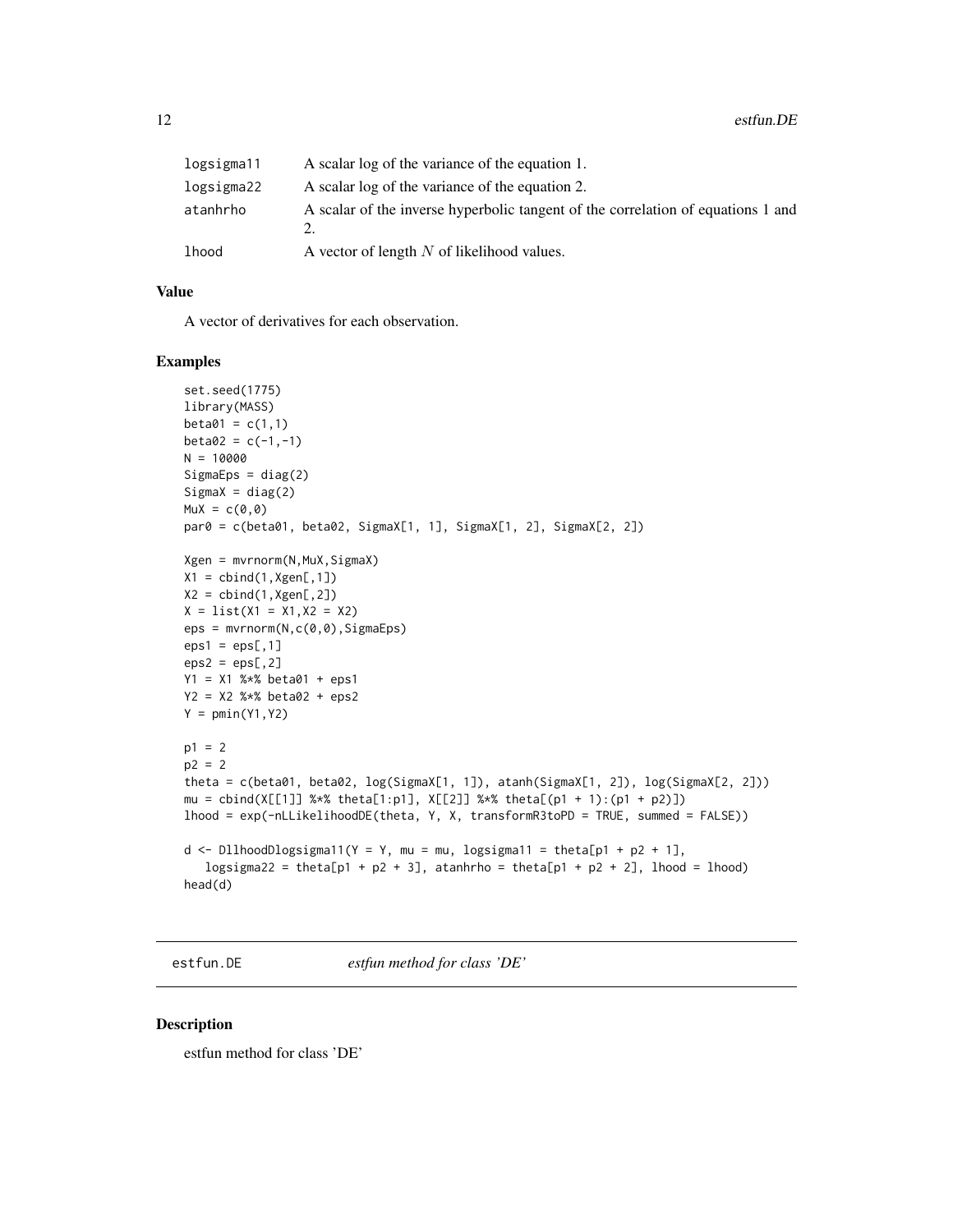#### <span id="page-12-0"></span>fjdata 13

# Usage

 $estfun.DE(x, ...)$ 

#### Arguments

| x                       | An object of class DE. |
|-------------------------|------------------------|
| $\cdot$ $\cdot$ $\cdot$ | Unused                 |

# Value

A  $N \times (k_1 + k_2 + 3)$  if rho is not masked (otherwise  $N \times (k_1 + k_2 + 2)$ ) matrix of the gradient is returned.

#### Examples

```
set.seed(1775)
library(MASS)
beta01 = c(1,1)beta2 = c(-1,-1)N = 10000
Sigma = diag(2)SignaX = diag(2)Mux = c(0, 0)par0 = c(beta01, beta02, SigmaX[1, 1], SigmaX[1, 2], SigmaX[2, 2])
Xgen = mvrnorm(N,MuX,SigmaX)
X1 = \text{cbind}(1, Xgen[, 1])X2 = \text{cbind}(1, Xgen[, 2])X = list(X1 = X1, X2 = X2)eps = mvrnorm(N, c(0, 0), SigmaEps)eps1 =eps[, 1]eps2 =eps[, 2]Y1 = X1 %*% beta01 + eps1
Y2 = X2 %*% beta02 + eps2
Y = pmin(Y1, Y2)df = data frame(Y = Y, X1 = Xgen[, 1], X2 = Xgen[, 2])results = DE(formula = Y ~ x1 | X2, data = df)head(sandwich::estfun(results))
```
fjdata *Data from Fair and Jaffee (1972).*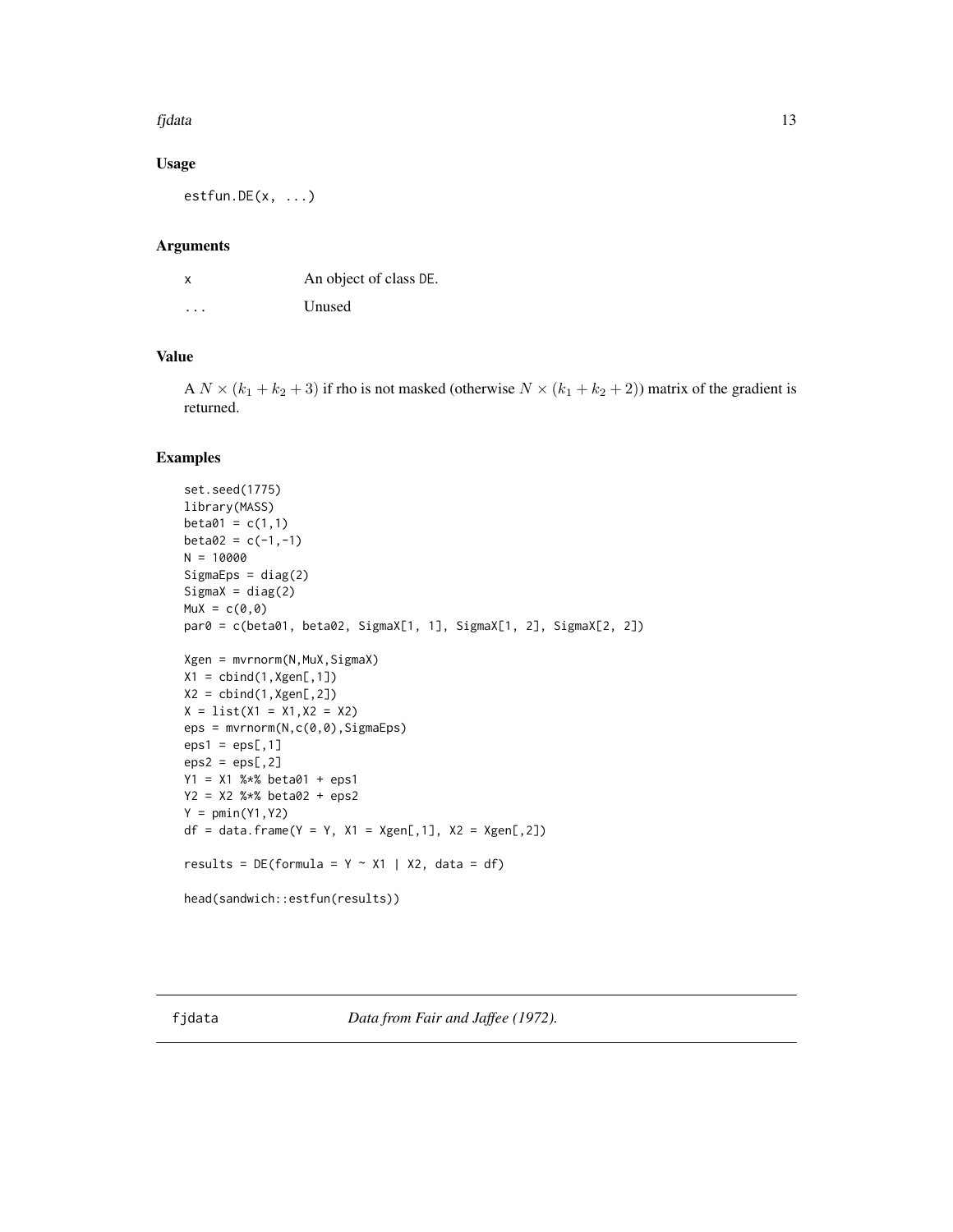#### <span id="page-13-0"></span>Description

A data set of 126 monthly observations of the housing market from June 1959 to November 1969. The variables are

T: Time. A continuous values time variable  $\sum_{i=1}^{t-1} HS_i$ : Stock of houses. A sum of housing starts over all previous periods. Assuming initial stock is 0.  $RM_{t-2}$ : Mortgage rate lagged by two months.  $DF6_{t-1}$ : A six month moving average of \$DF\_t\$. \$DF\_t\$ is the flow of private deposits into savings and loan associations (SLA) and mutual savings banks during period \$t\$.  $DHF3_{t-2}$ : The flow of borrowings by the SLAs from the federal home-loan bank during month t.  $RM_{t-1}$ : Mortgage rate lagged by one month.

#### Usage

fjdata

#### Format

An object of class data. frame with 127 rows and 8 columns.

#### References

Fair, Ray C., and Dwight M. Jaffee. "Methods of estimation for markets in disequilibrium." Econometrica: Journal of the Econometric Society (1972): 497-514.

GetDeltaMethodParameters

*GetDeltaMethodParameters*

#### Description

Transforms the mean and variance covariance matrix of the estimators in an unrestricted space to a positive definite space for the delta method.

# Usage

```
GetDeltaMethodParameters(mu, covmat = NULL, MaskRho = FALSE)
```
#### Arguments

| mu      | A numeric vector output from DE()\$par  |
|---------|-----------------------------------------|
| covmat  | A numeric matrix output from DE()\$vcov |
| MaskRho | The output from DE()\$MaskRho           |

#### Value

A list containing the parameters of the normal distribution after transforming the coavariance variables to a positive definite space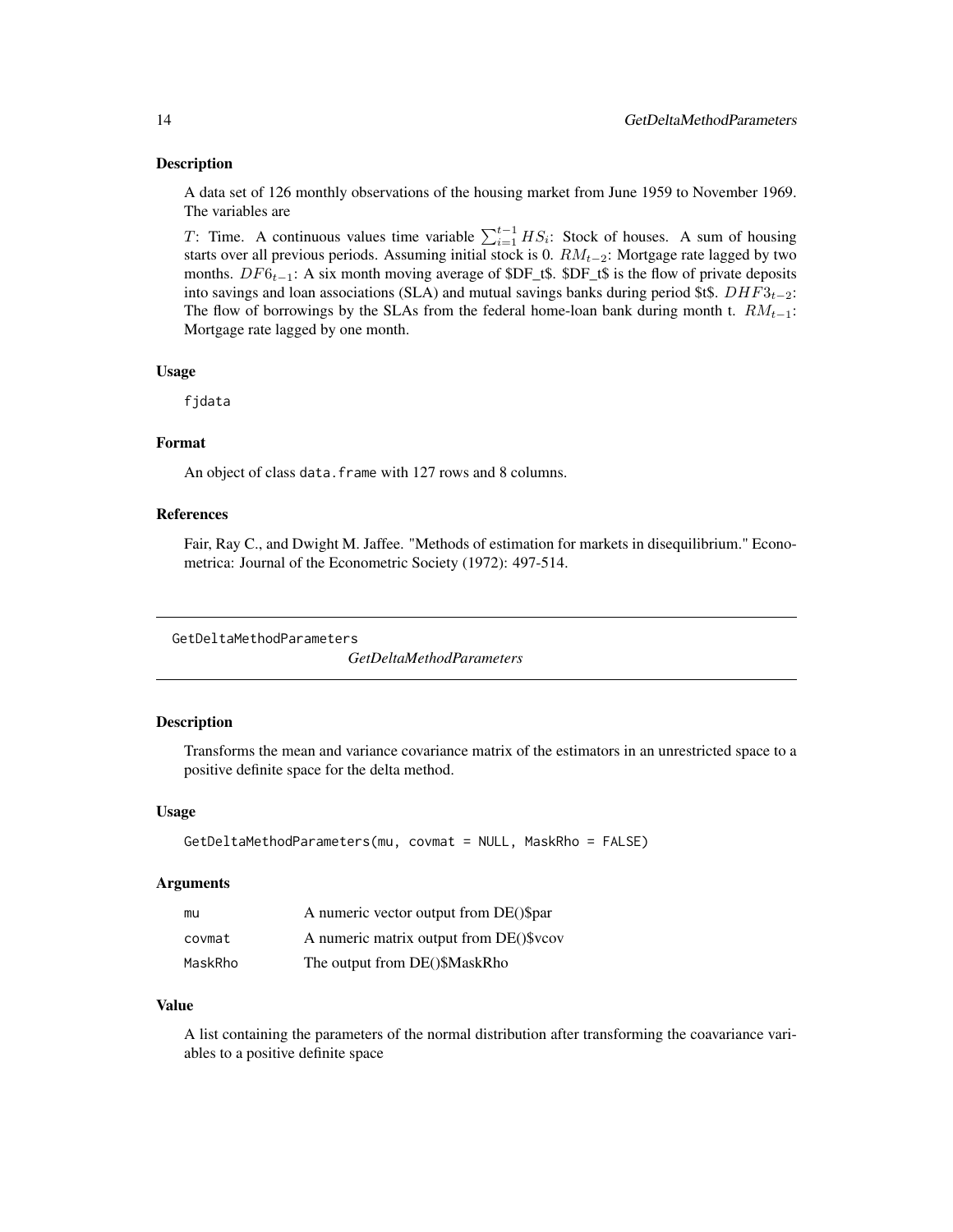#### <span id="page-14-0"></span>GradientDE 15

# Examples

```
set.seed(1775)
library(MASS)
beta01 = c(1,1)beta2 = c(-1,-1)N = 10000SigmaEps = diag(2)SignaX = diag(2)MuX = c(0, 0)par0 = c(beta01, beta02, SigmaX[1, 1], SigmaX[1, 2], SigmaX[2, 2])
Xgen = mvrnorm(N,MuX,SigmaX)
X1 = \text{cbind}(1, Xgen[, 1])X2 = \text{cbind}(1, Xgen[, 2])X = list(X1 = X1, X2 = X2)eps = mvrnorm(N,c(0,0),SigmaEps)
eps1 =eps[, 1]eps2 =eps[, 2]Y1 = X1 %*% beta01 + eps1
Y2 = X2 %*% beta02 + eps2
Y = pmin(Y1, Y2)df = data frame(Y = Y, X1 = Xgen[, 1], X2 = Xgen[, 2])results = DE(formula = Y ~ x1 | X2, data = df)
```
GetDeltaMethodParameters(results\$par,results\$vcov,results\$MaskRho)

GradientDE *Gradient of log likelihood with respect to all parameters*

# Description

Gradient of log likelihood with respect to all parameters

# Usage

```
GradientDE(theta, Y, X, summed = TRUE, MaskRho = FALSE)
```
#### Arguments

| theta | A vector of parameter values to obtain the gradient at. The order of parameters          |
|-------|------------------------------------------------------------------------------------------|
|       | is coefficients of equation 1, coefficients of equation 2, log variance of equation      |
|       | 1, inverse hyperbolic tangent of the correlation of equations 1 and 2, and log           |
|       | variance of equation 2.                                                                  |
| Y     | A vector of observed responses.                                                          |
| X     | A list of two elements. The first element is a $N \times k_1$ design matrix for equation |
|       | 1 and the second element is a $N \times k_2$ design matrix for equation 2.               |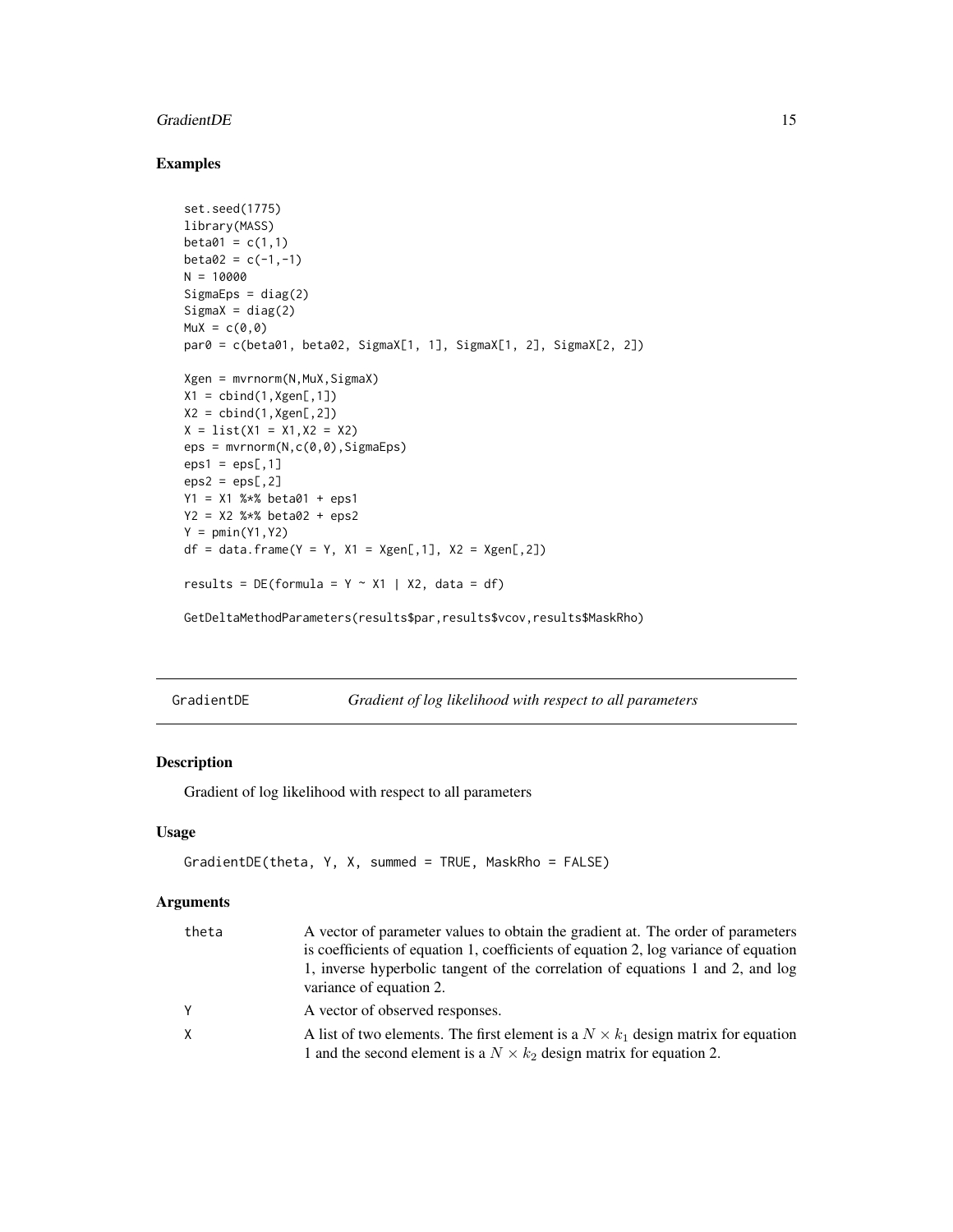<span id="page-15-0"></span>

| summed  | A logical to determine if gradient values are summed over observations.                                                                                                                     |
|---------|---------------------------------------------------------------------------------------------------------------------------------------------------------------------------------------------|
| MaskRho | A logical or numeric to determine if the correlation is masked. A value of<br>FALSE means the correlation is not fixed. A value between -1 and 1 will fix<br>the correlation to that value. |

# Value

A  $(k_1 + k_2 + 3)$  dimension vector of derivatives if summed = TRUE, else a  $N \times (k_1 + k_2 + 3)$  matrix of derivatives.

# Examples

```
set.seed(1775)
library(MASS)
beta01 = c(1,1)beta2 = c(-1,-1)N = 10000
SigmaEps = diag(2)Sigma = diag(2)Mux = c(0, 0)par0 = c(beta01, beta02, SigmaX[1, 1], SigmaX[1, 2], SigmaX[2, 2])
Xgen = mvrnorm(N,MuX,SigmaX)
X1 = \text{cbind}(1, Xgen[, 1])X2 = \text{cbind}(1, Xgen[, 2])X = list(X1 = X1, X2 = X2)eps = mvrnorm(N,c(0,0),SigmaEps)
eps1 =eps[, 1]eps2 =eps[, 2]Y1 = X1 %*% beta01 + eps1
Y2 = X2 %*% beta02 + eps2
Y = pmin(Y1, Y2)p1 = 2p2 = 2theta = c(beta01, beta02, log(SigmaX[1, 1]), atanh(SigmaX[1, 2]), log(SigmaX[2, 2]))
Gradient = GradientDE(theta, Y, X, summed = TRUE)
head(Gradient)
```
LLikelihoodDE *Log likelihood of market in disequilibrium model*

# Description

Log likelihood of market in disequilibrium model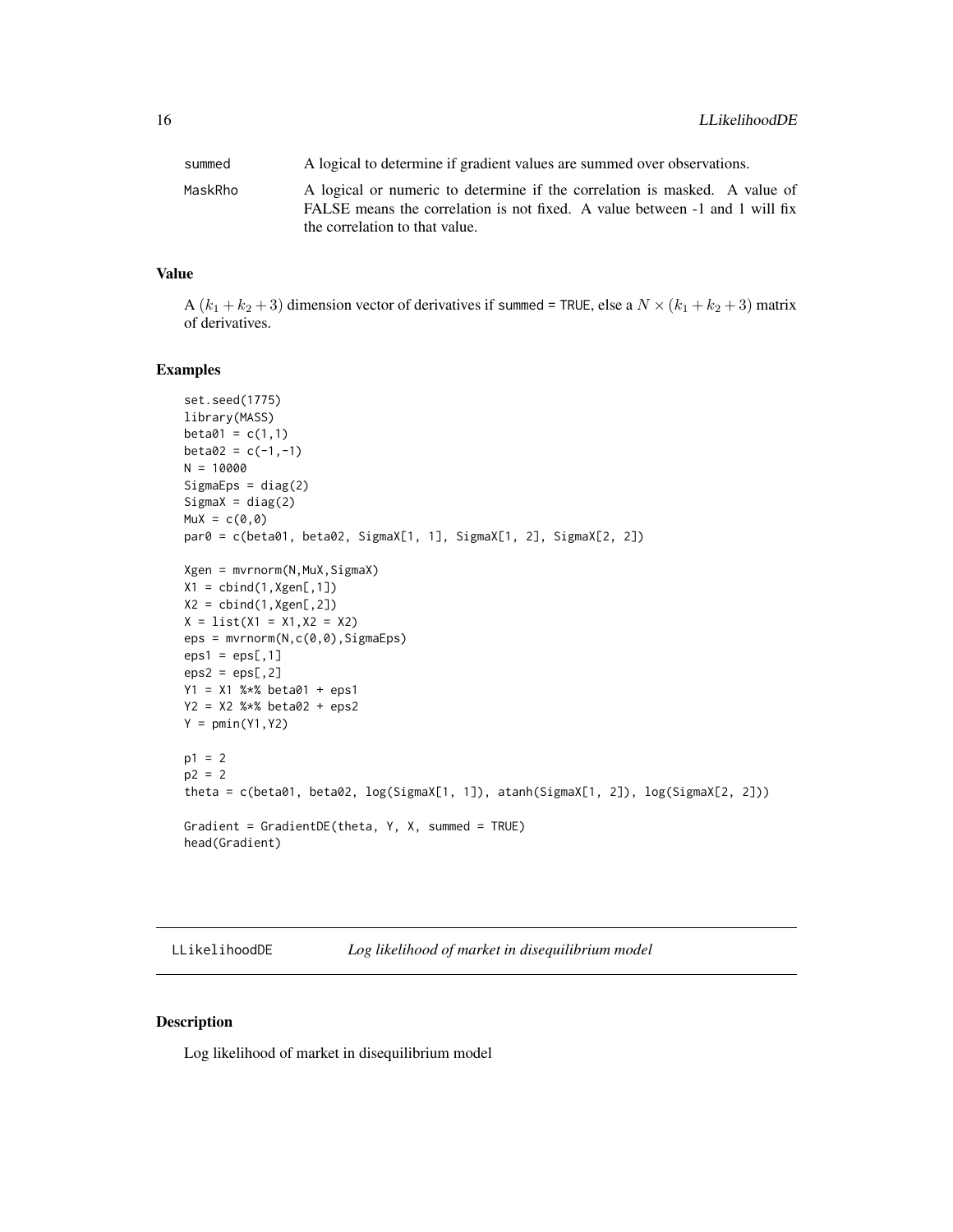# LLikelihoodDE 17

# Usage

```
LLikelihoodDE(theta, Y, X, transformR3toPD = TRUE, summed = TRUE,
 MaskRho = FALSE)
```
#### Arguments

| theta           | A vector of parameter values to obtain the gradient at. The order of parameters<br>is coefficients of equation 1, coefficients of equation 2, variance of equation 1,<br>correlation of equations 1 and 2, and variance of equation 2. |
|-----------------|----------------------------------------------------------------------------------------------------------------------------------------------------------------------------------------------------------------------------------------|
| Y               | A vector of observed responses.                                                                                                                                                                                                        |
| X               | A list of two elements. The first element is a $N \times k_1$ design matrix for equation<br>1 and the second element is a $N \times k_2$ design matrix for equation 2.                                                                 |
| transformR3toPD |                                                                                                                                                                                                                                        |
|                 | A logical to determine if the covariance matrix is transformed to an unrestricted<br>3 dimension real space ( $transform$ R3toPD = TRUE) or not ( $transform$ R3toPD =<br>FALSE).                                                      |
| summed          | A logical to determine if the negative log likelihood values are summed over<br>observations.                                                                                                                                          |
| MaskRho         | A logical or numeric to determine if the correlation is masked. A value of<br>FALSE means the correlation is not fixed. A value between -1 and 1 will fix<br>the correlation to that value.                                            |

# Value

A scalar value of the negative log likelihood if summed = TRUE, else a  $N$  length vector of negative log likelihood observations.

```
set.seed(1775)
library(MASS)
beta01 = c(1,1)beta2 = c(-1,-1)N = 10000SigmaEps = diag(2)
SignaX = diag(2)MuX = c(0, 0)par0 = c(beta01, beta02, SigmaX[1, 1], SigmaX[1, 2], SigmaX[2, 2])
Xgen = mvrnorm(N,MuX,SigmaX)
X1 = \text{cbind}(1, Xgen[, 1])X2 = \text{cbind}(1, Xgen[, 2])X = list(X1 = X1, X2 = X2)eps = mvrnorm(N,c(0,0),SigmaEps)
eps1 =eps[, 1]eps2 =eps[, 2]Y1 = X1 %*% beta01 + eps1
Y2 = X2 %*% beta02 + eps2
Y = pmin(Y1, Y2)
```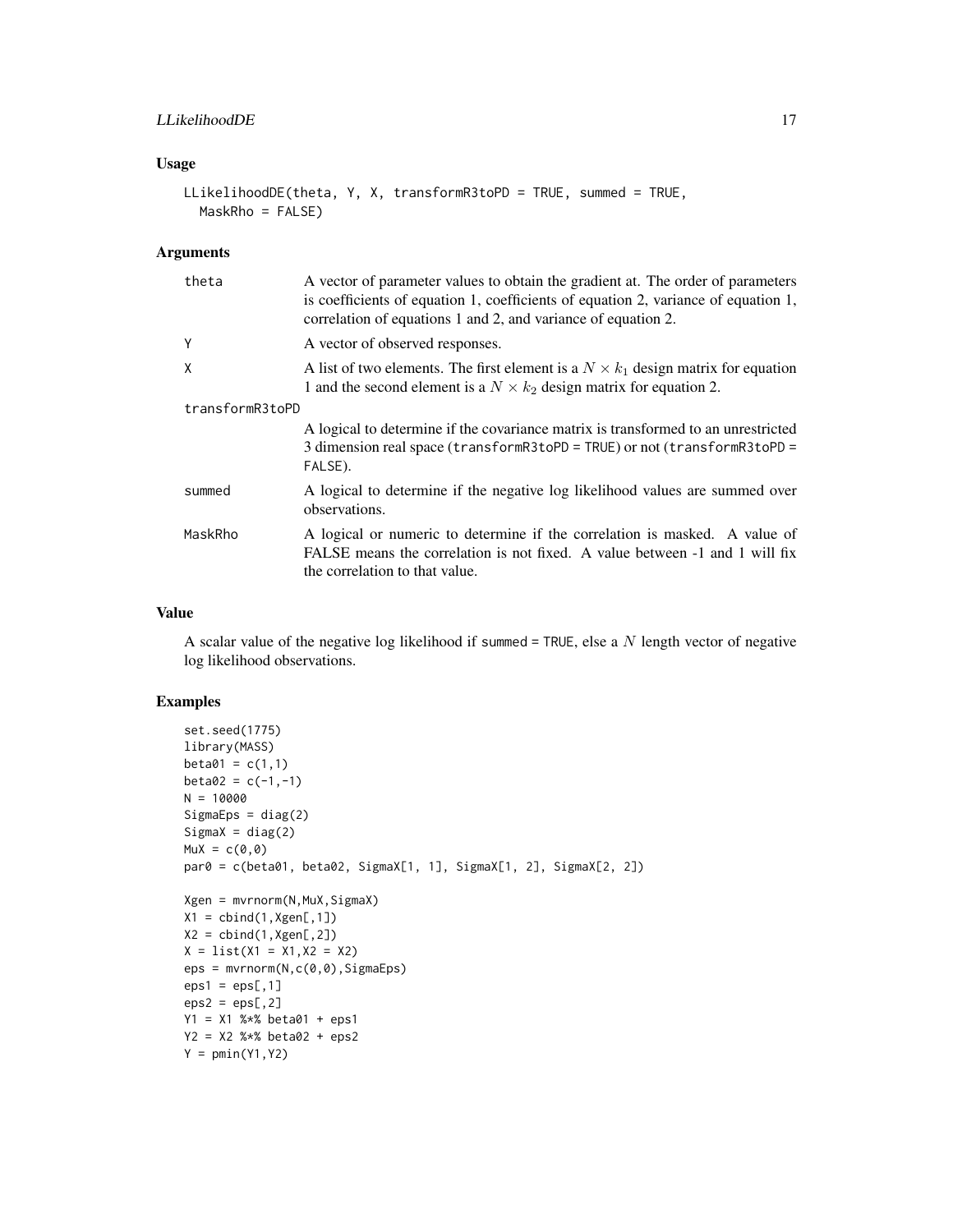```
p1 = 2p2 = 2
theta = c(beta01, beta02, log(SigmaX[1, 1]), atanh(SigmaX[1, 2]), log(SigmaX[2, 2]))
lhood = LLikelihoodDE(theta, Y, X, summed = TRUE)
head(LLikelihoodDE)
```
nGradientDE *Negative gradient of log likelihood with respect to all parameters*

# Description

Negative gradient of log likelihood with respect to all parameters

# Usage

nGradientDE(theta, Y, X, summed = TRUE, MaskRho = FALSE)

# Arguments

| theta   | A vector of parameter values to obtain the gradient at. The order of parameters<br>is coefficients of equation 1, coefficients of equation 2, log variance of equation<br>1, inverse hyperbolic tangent of the correlation of equations 1 and 2, and log<br>variance of equation 2. |
|---------|-------------------------------------------------------------------------------------------------------------------------------------------------------------------------------------------------------------------------------------------------------------------------------------|
| Y       | A vector of observed responses.                                                                                                                                                                                                                                                     |
| X       | A list of two elements. The first element is a $N \times k_1$ design matrix for equation<br>1 and the second element is a $N \times k_2$ design matrix for equation 2.                                                                                                              |
| summed  | A logical to determine if gradient values are summed over observations.                                                                                                                                                                                                             |
| MaskRho | A logical or numeric to determine if the correlation is masked. A value of<br>FALSE means the correlation is not fixed. A value between -1 and 1 will fix<br>the correlation to that value.                                                                                         |

#### Value

A  $(k_1 + k_2 + 3)$  dimension vector of derivatives if summed = TRUE, else a  $N \times (k_1 + k_2 + 3)$  matrix of derivatives.

```
set.seed(1775)
library(MASS)
beta01 = c(1,1)beta2 = c(-1,-1)N = 10000SigmaEps = diag(2)
```
<span id="page-17-0"></span>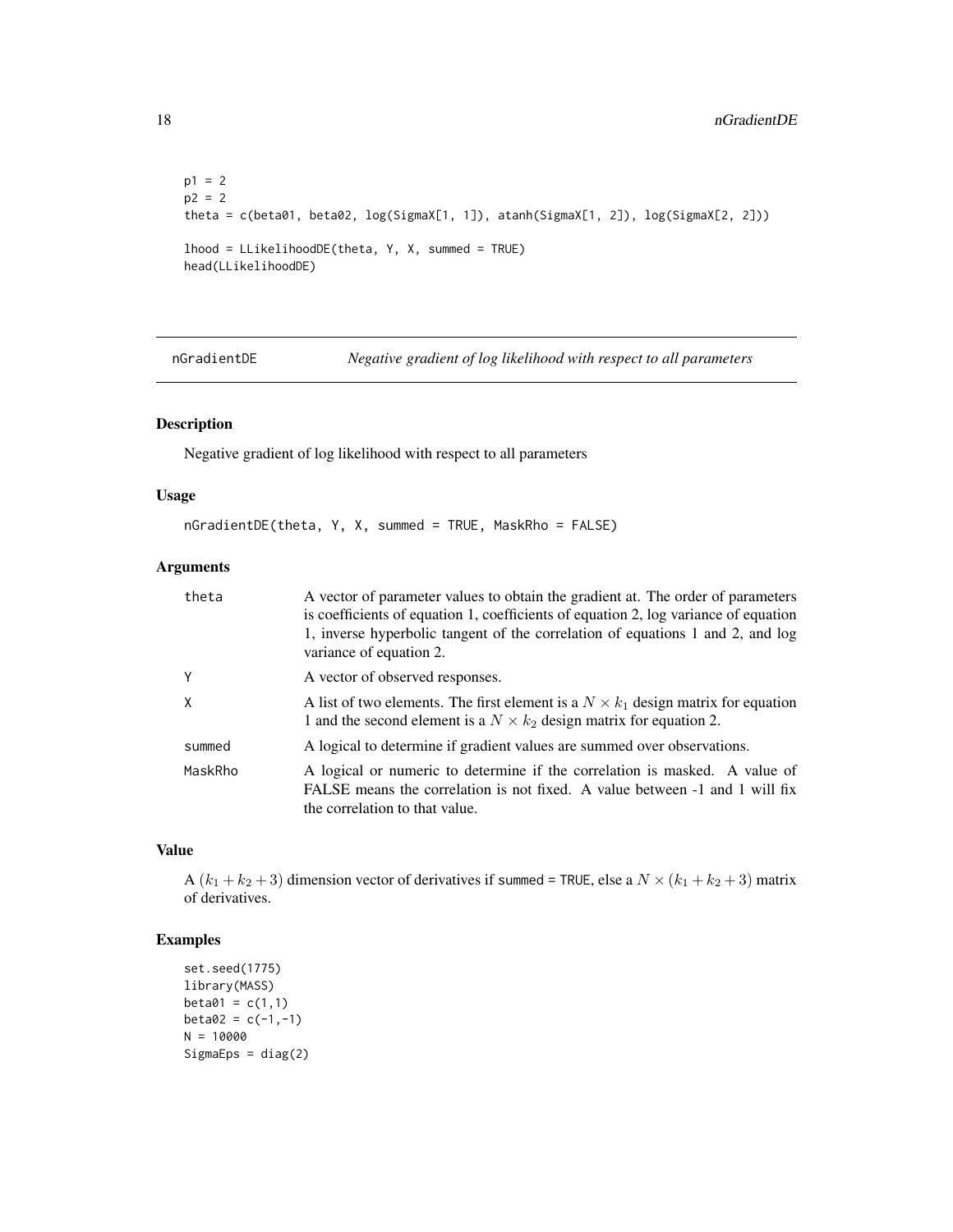# <span id="page-18-0"></span>nLLikelihoodDE 19

```
SignaX = diag(2)Mux = c(0, 0)par0 = c(beta01, beta02, SigmaX[1, 1], SigmaX[1, 2], SigmaX[2, 2])
Xgen = mvrnorm(N,MuX,SigmaX)
X1 = \text{cbind}(1, Xgen[, 1])X2 = \text{cbind}(1, Xgen[, 2])X = list(X1 = X1, X2 = X2)eps = mvrnorm(N,c(0,0),SigmaEps)
eps1 =eps[, 1]eps2 =eps[, 2]Y1 = X1 %*% beta01 + eps1
Y2 = X2 %*% beta02 + eps2
Y = pmin(Y1, Y2)p1 = 2
p2 = 2theta = c(beta01, beta02, log(SigmaX[1, 1]), atanh(SigmaX[1, 2]), log(SigmaX[2, 2]))
Gradient = nGradientDE(theta, Y, X, summed = TRUE)
head(Gradient)
```
nLLikelihoodDE *Negative log likelihood of market in disequilibrium model*

#### Description

A wrapper function that makes the output of LLikelihoodDE negative. See ?LLikelihoodDE for details.

### Usage

nLLikelihoodDE(...)

#### **Arguments**

... arguements to be passed to LLikelhoodDE

```
set.seed(1775)
library(MASS)
beta01 = c(1,1)beta2 = c(-1, -1)N = 10000
SignaEps = diag(2)Sigma = diag(2)Mux = c(0, 0)par0 = c(beta01, beta02, SigmaX[1, 1], SigmaX[1, 2], SigmaX[2, 2])
```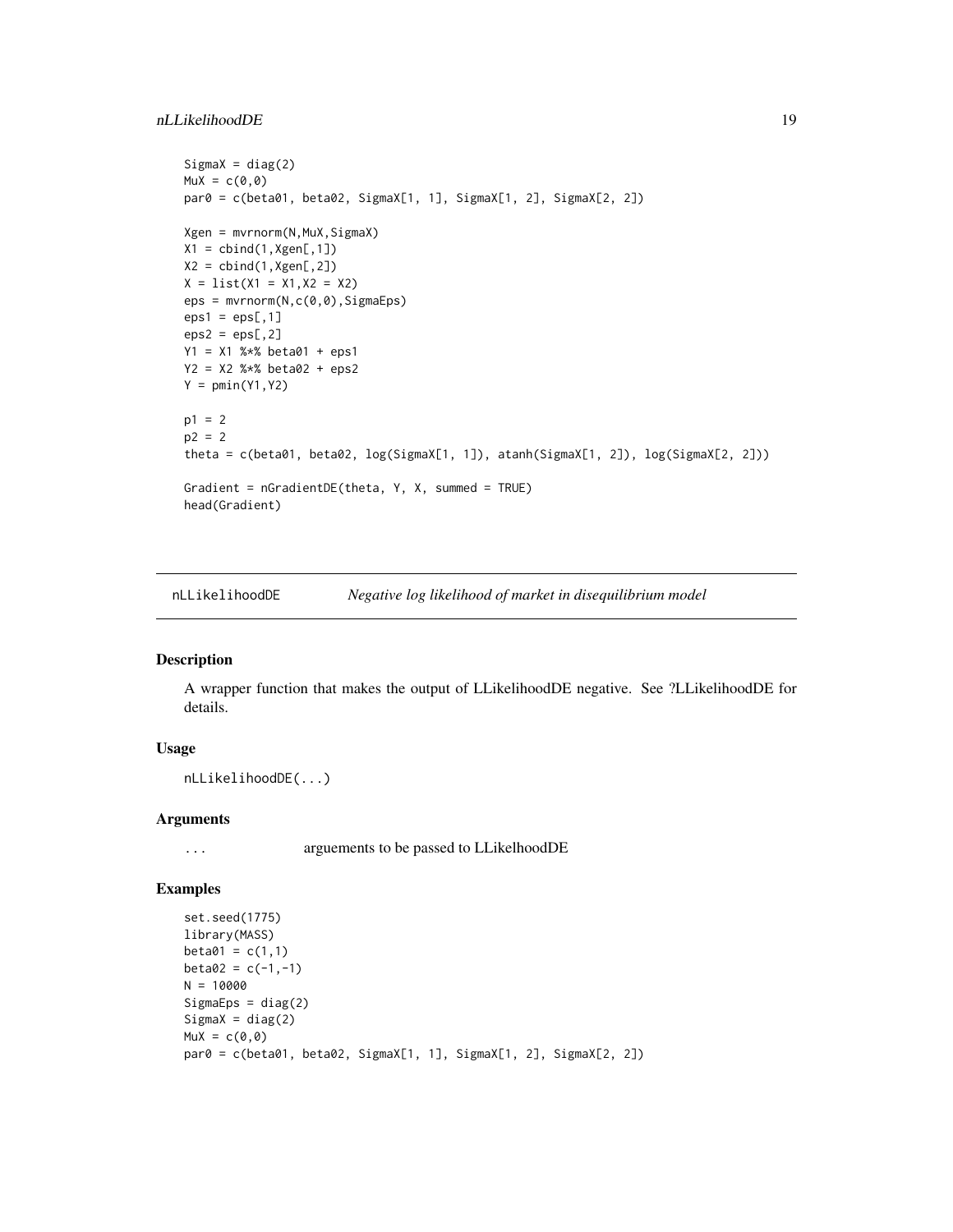```
Xgen = mvrnorm(N,MuX,SigmaX)
X1 = \text{cbind}(1, Xgen[, 1])X2 = \text{cbind}(1, Xgen[, 2])X = list(X1 = X1, X2 = X2)eps = mvrnorm(N,c(0,0),SigmaEps)
eps1 =eps[, 1]eps2 =eps[, 2]Y1 = X1 %*% beta01 + eps1
Y2 = X2 %*% beta02 + eps2
Y = pmin(Y1, Y2)p1 = 2p2 = 2theta = c(beta01, beta02, log(SigmaX[1, 1]), atanh(SigmaX[1, 2]), log(SigmaX[2, 2]))
lhood = nLLikelihoodDE(theta, Y, X, summed = TRUE)
head(nLLikelihoodDE)
```
nobs.DE *nobs method for class 'DE'*

#### Description

nobs method for class 'DE'

# Usage

## S3 method for class 'DE' nobs(object, ...)

# Arguments

| object | An object of class DE. |
|--------|------------------------|
| .      | Unused                 |

# Value

A scalar representing the number of observations N.

```
set.seed(1775)
library(MASS)
beta01 = c(1,1)beta2 = c(-1,-1)N = 10000SigmaEps = diag(2)
```
<span id="page-19-0"></span>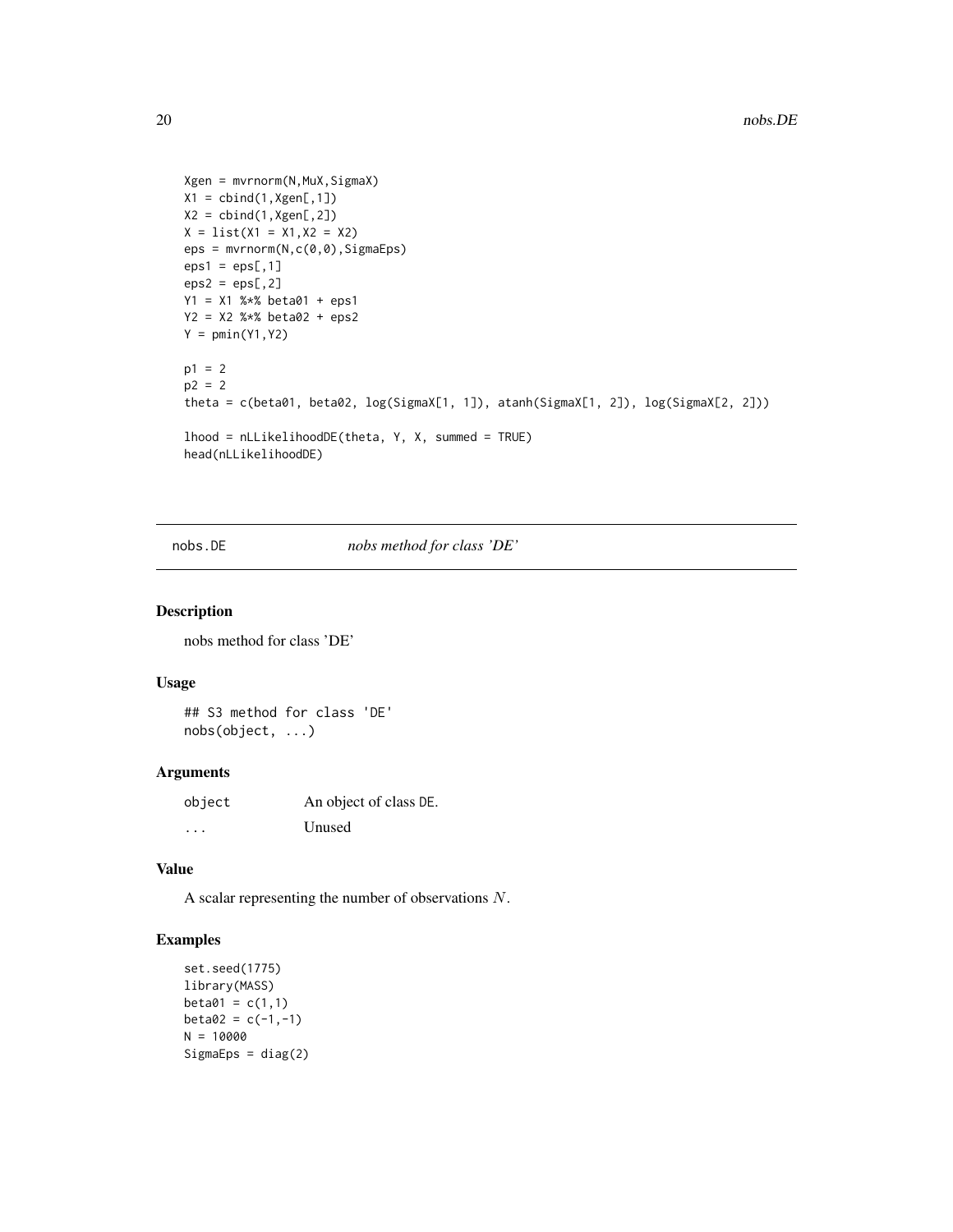#### <span id="page-20-0"></span>predict.DE 21

```
SignaX = diag(2)Mux = c(0, 0)par0 = c(beta01, beta02, SigmaX[1, 1], SigmaX[1, 2], SigmaX[2, 2])
Xgen = mvrnorm(N,MuX,SigmaX)
X1 = \text{cbind}(1, Xgen[, 1])X2 = \text{cbind}(1, Xgen[, 2])X = list(X1 = X1, X2 = X2)eps = mvrnorm(N,c(0,0),SigmaEps)
eps1 =eps[, 1]eps2 =eps[, 2]Y1 = X1 %*% beta01 + eps1
Y2 = X2 %*% beta02 + eps2
Y = pmin(Y1, Y2)df = data-frame(Y = Y, X1 = Xgen[, 1], X2 = Xgen[, 2]results = DE(formula = Y ~ x1 | X2, data = df)nobs(results)
```
predict.DE *Predict method for class 'DE'*

# Description

Predict method for class 'DE'

# Usage

```
## S3 method for class 'DE'
predict(object, new data = NULL, ...)
```
#### Arguments

| object  | An object of class DE.                                                                                                                                                                    |
|---------|-------------------------------------------------------------------------------------------------------------------------------------------------------------------------------------------|
| newdata | An optional data frame with column names matching the dependent variables<br>specified in the formula of the DE function. If not provided, the data from the<br>DE function will be used. |
| .       | Unused                                                                                                                                                                                    |

#### Value

A data frame is returned. The columns are:

Y\_1 Linear prediction of the outcome variable in equation 1.

Y\_2 Linear prediction of the outcome variable in equation 2.

 $Min(Y_1, Y_2)$  The minimum of  $Y_1$  and  $Y_2$ .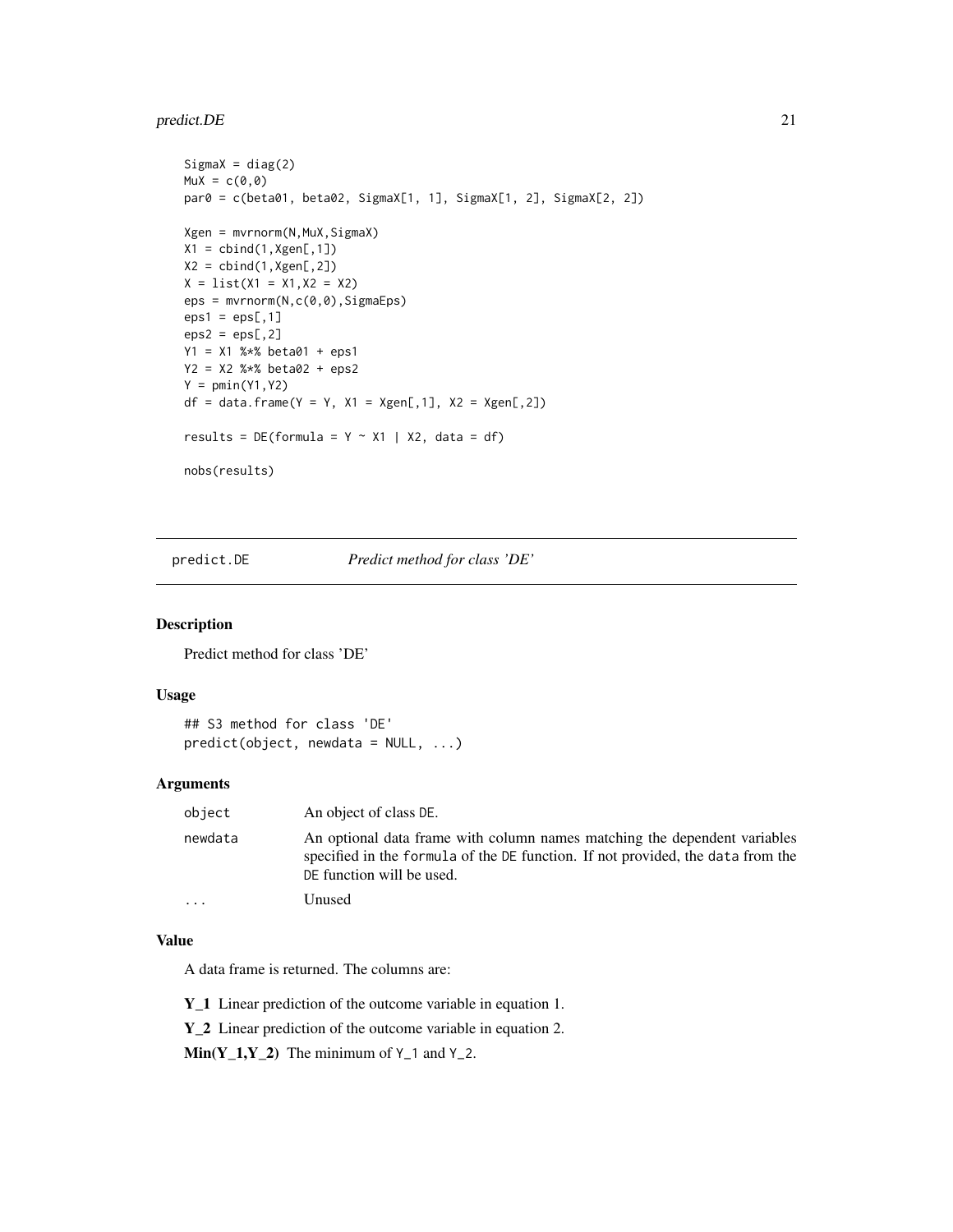<span id="page-21-0"></span>**Prob(Y\_2>Y\_1)** The probability that the outcome variable in equation 2 is greater than the outcome variable in equation 1. This is the probability that Y\_1 is the observed quantity. This probability does not account for estimation uncertainty. Also note that all predictions are unconditional on the observed quantity.

#### Examples

```
set.seed(1775)
library(MASS)
beta01 = c(1,1)beta2 = c(-1, -1)N = 10000
SigmaEps = diag(2)Sigma = diag(2)MuX = c(0, 0)par0 = c(beta01, beta02, SigmaX[1, 1], SigmaX[1, 2], SigmaX[2, 2])
Xgen = mvrnorm(N,MuX,SigmaX)
X1 = \text{cbind}(1, Xgen[, 1])X2 = \text{cbind}(1, Xgen[, 2])X = list(X1 = X1, X2 = X2)eps = mvrnorm(N,c(0,0),SigmaEps)
eps1 =eps[, 1]eps2 =eps[, 2]Y1 = X1 %*% beta01 + eps1
Y2 = X2 %*% beta02 + eps2
Y = pmin(Y1, Y2)df = data frame(Y = Y, X1 = Xgen[, 1], X2 = Xgen[, 2])results = DE(formula = Y ~ x1 | X2, data = df)head(predict(results))
```
residuals.DE *residuals method for class 'DE'*

#### Description

residuals method for class 'DE'

#### Usage

## S3 method for class 'DE' residuals(object, ...)

#### Arguments

| object | An object of class DE. |
|--------|------------------------|
| .      | Unused                 |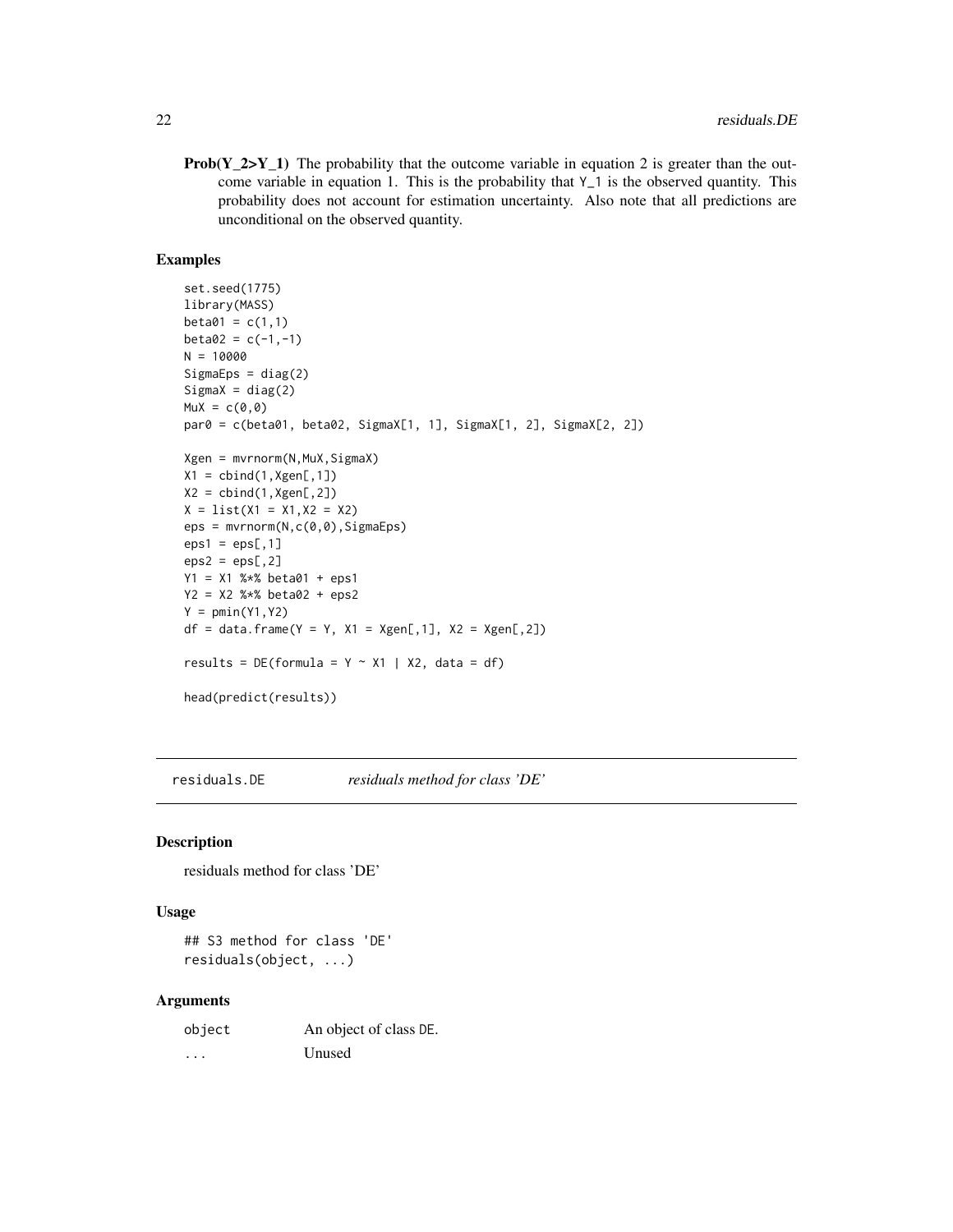# <span id="page-22-0"></span>summary.DE 23

# Value

A 2 dimension matrix of raw residuals for equations 1 and 2. Allows use with Sandwich package.

#### Examples

```
set.seed(1775)
library(MASS)
beta01 = c(1,1)beta2 = c(-1,-1)N = 10000SignaEps = diag(2)SignaX = diag(2)Mux = c(0, 0)par0 = c(beta01, beta02, SigmaX[1, 1], SigmaX[1, 2], SigmaX[2, 2])
Xgen = mvrnorm(N,MuX,SigmaX)
X1 = \text{cbind}(1, Xgen[, 1])X2 = \text{cbind}(1, Xgen[, 2])X = list(X1 = X1, X2 = X2)eps = mvrnorm(N,c(0,0),SigmaEps)
eps1 =eps[, 1]eps2 =eps[, 2]Y1 = X1 %*% beta01 + eps1
Y2 = X2 %*% beta02 + eps2
Y = pmin(Y1, Y2)df = data frame(Y = Y, X1 = Xgen[, 1], X2 = Xgen[, 2])results = DE(formula = Y ~ x1 | X2, data = df)head(residuals(results))
```
summary.DE *Summary method for class 'DE'*

#### Description

Summary method for class 'DE'

#### Usage

```
## S3 method for class 'DE'
summary(object, robust = FALSE, ...)
```
#### Arguments

| object   | An object of class DE for which a summary is desired.                                                                                 |
|----------|---------------------------------------------------------------------------------------------------------------------------------------|
| robust   | A logical determining if robust standard errors should be used. If true standard<br>errors are from sandwich::sandwich. else hessian. |
| $\cdots$ | Unused                                                                                                                                |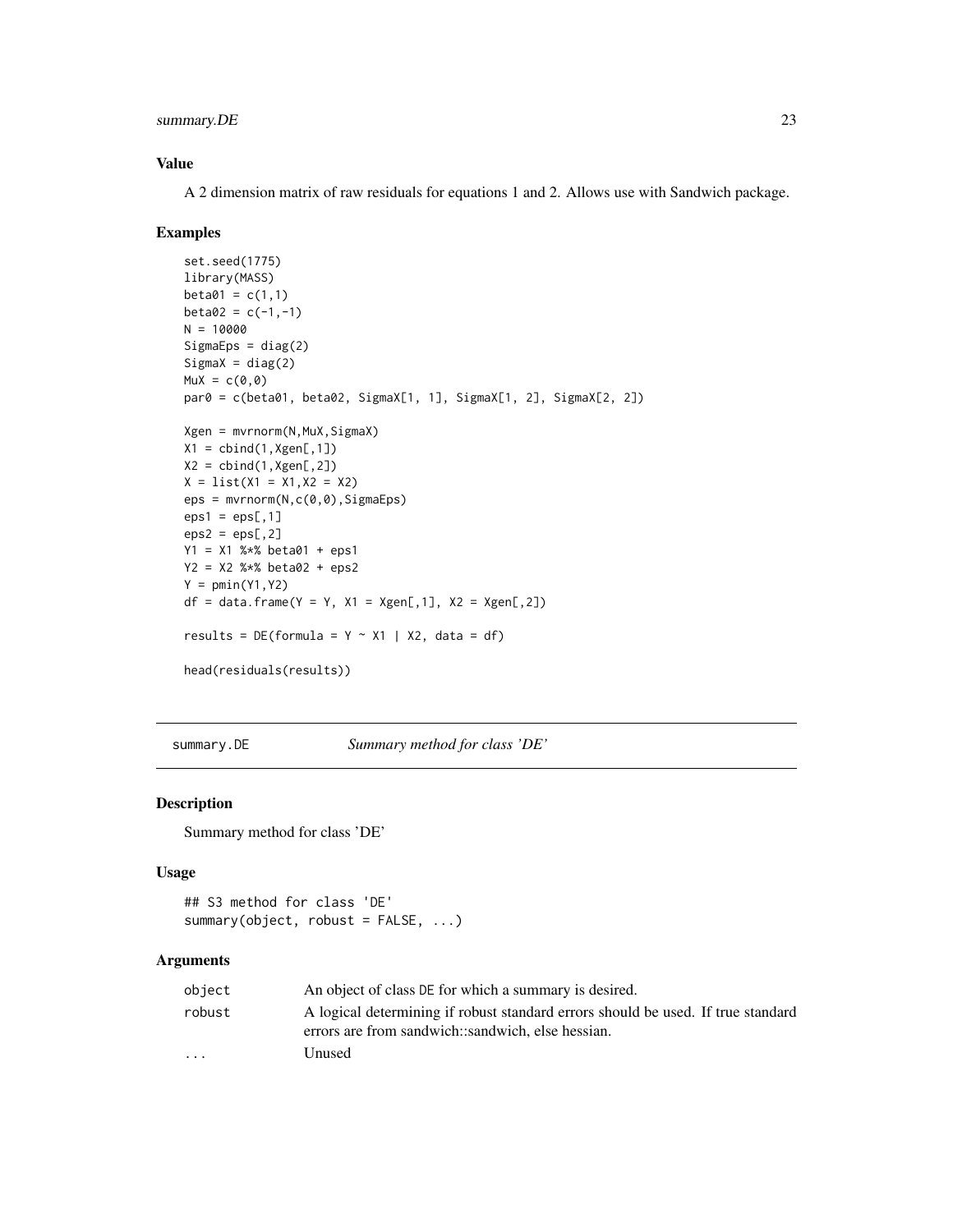# <span id="page-23-0"></span>Value

A matrix summary of estimates is returned. The columns are:

Estimate Maximum likelihood point estimate.

- Std. Error Asymptotic standard error estimate of maximum likelihood point estimators using numerical hessian.
- z value z value for zero value null hypothesis using asymptotic standard error estimate.

 $Pr(\ge |z|)$  P value for a two sided null hyptothesis test using the z value.

#### Examples

```
set.seed(1775)
library(MASS)
beta01 = c(1,1)beta2 = c(-1, -1)N = 10000
Sigma = diag(2)Sigma = diag(2)MuX = c(0, 0)par0 = c(beta01, beta02, SigmaX[1, 1], SigmaX[1, 2], SigmaX[2, 2])
Xgen = mvrnorm(N,MuX,SigmaX)
X1 = \text{cbind}(1, \text{Xgen}[, 1])X2 = \text{cbind}(1, Xgen[, 2])X = list(X1 = X1, X2 = X2)eps = mvrnorm(N,c(0,0),SigmaEps)
eps1 =eps[, 1]eps2 =eps[, 2]Y1 = X1 %*% beta01 + eps1
Y2 = X2 %*% beta02 + eps2
Y = pmin(Y1, Y2)df = data-frame(Y = Y, X1 = Xgen[, 1], X2 = Xgen[, 2]results = DE(formula = Y ~ x1 | X2, data = df)summary(results)
```
TransformSigma\_PDtoR2 *TransformSigma\_PDtoR2*

# Description

TransformSigma\_PDtoR2

#### Usage

TransformSigma\_PDtoR2(vec)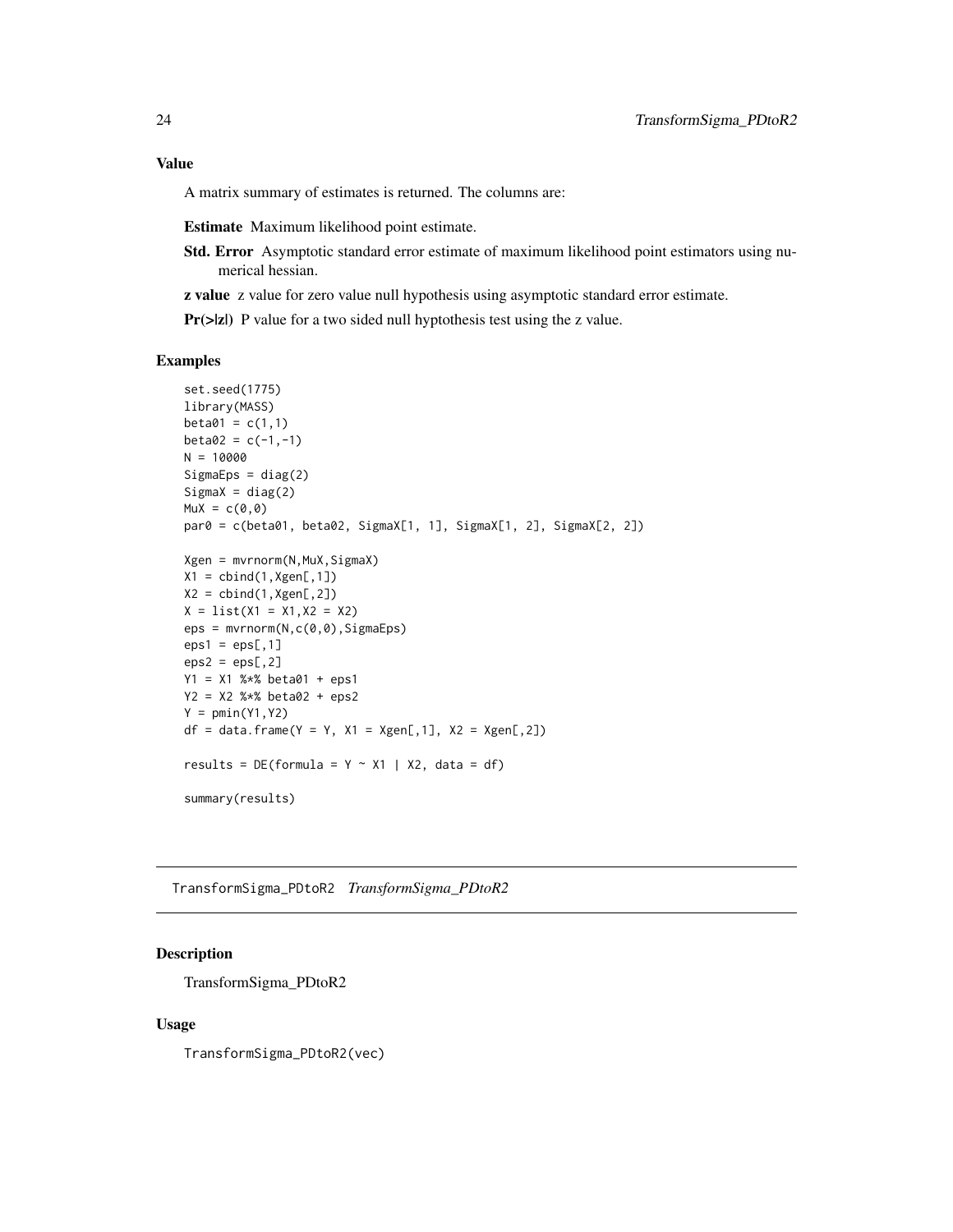# <span id="page-24-0"></span>Arguments

vec A length 2 vector of the variance of equation 1 followed by the variance of equation 2.

# Value

A length 2 vector spanning unrestricted R2.

# Examples

```
PD_{\text{-}vec} \leftarrow c(1, 1)TransformSigma_PDtoR2(PD_vec)
```
TransformSigma\_PDtoR3 *TransformSigma\_PDtoR3*

# Description

TransformSigma\_PDtoR3

# Usage

```
TransformSigma_PDtoR3(vec)
```
#### Arguments

vec A length 3 vector of the variance of equation 1, followed by the covariance of equations 1 and 2, followed by the variance of equation 2.

# Value

A length 3 vector spanning unrestricted R3.

```
PD_{\text{-}vec} \leftarrow c(1, 0, 1)TransformSigma_PDtoR3(PD_vec)
```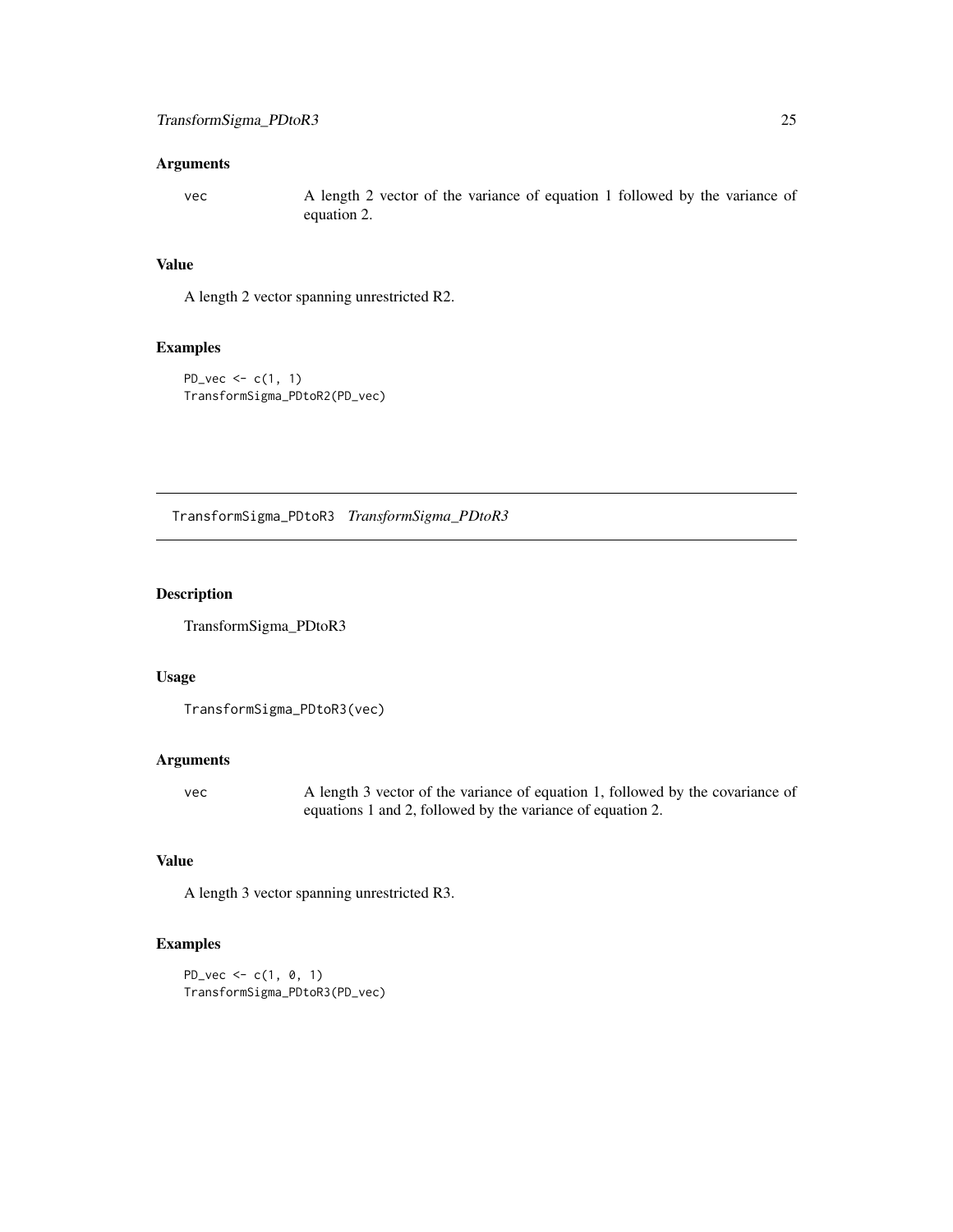<span id="page-25-0"></span>TransformSigma\_R2toPD *TransformSigma\_R2toPD*

# Description

TransformSigma\_R2toPD

# Usage

TransformSigma\_R2toPD(vec)

#### Arguments

vec A length 2 vector output from TransformSigma\_PDtoR2.

# Value

A length 2 vector of variances spanning a positive definite space.

# Examples

PD\_vec  $\leq$   $c(1, 1)$ R2\_vec <- TransformSigma\_PDtoR2(PD\_vec) TransformSigma\_R2toPD(R2\_vec)

TransformSigma\_R3toPD *TransformSigma\_R3toPD*

# Description

TransformSigma\_R3toPD

#### Usage

```
TransformSigma_R3toPD(vec)
```
# Arguments

vec A length 3 vector output from TransformSigma\_PDtoR3.

#### Value

A length 3 vector spanning a positive definite space.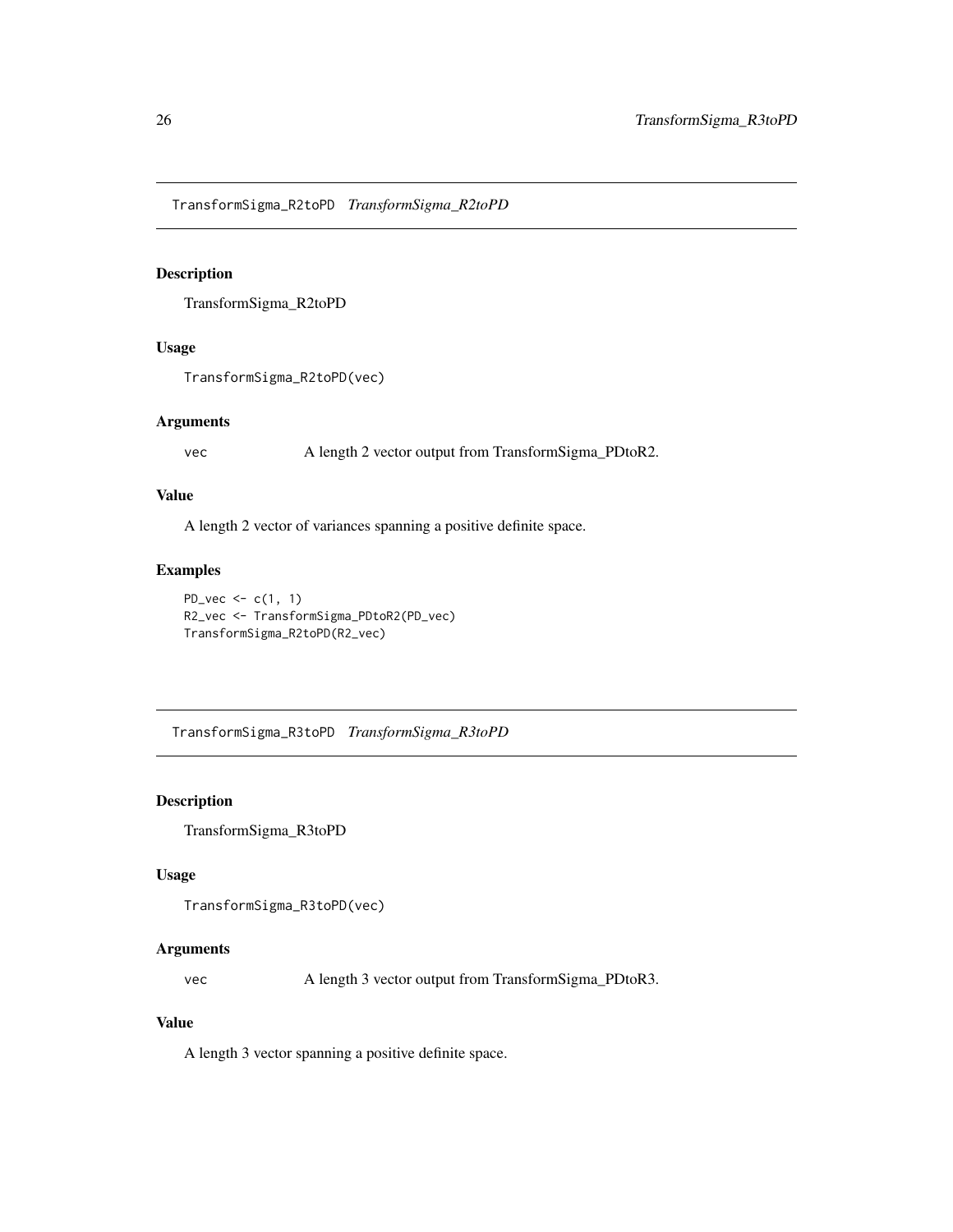#### <span id="page-26-0"></span>vcov.DE 27

# Examples

```
PD_{\text{-}vec} \leftarrow c(1, 0, 1)R3_vec <- TransformSigma_PDtoR3(PD_vec)
TransformSigma_R3toPD(R3_vec)
```
# vcov.DE *vcov method for class 'DE'*

# Description

vcov method for class 'DE'

#### Usage

## S3 method for class 'DE' vcov(object, ...)

# Arguments

| object   | An object of class DE. |
|----------|------------------------|
| $\cdots$ | Unused                 |

#### Value

A  $N \times (k_1 + k_2 + 3)$  if matrix of the gradient is returned.

```
set.seed(1775)
library(MASS)
beta01 = c(1,1)beta2 = c(-1,-1)N = 10000
SigmaEps = diag(2)Sigma = diag(2)MuX = c(0, 0)par0 = c(beta01, beta02, SigmaX[1, 1], SigmaX[1, 2], SigmaX[2, 2])
Xgen = mvrnorm(N,MuX,SigmaX)
X1 = \text{cbind}(1, Xgen[, 1])X2 = \text{cbind}(1, Xgen[, 2])X = list(X1 = X1, X2 = X2)eps = mvrnorm(N,c(0,0),SigmaEps)
eps1 =eps[, 1]eps2 =eps[, 2]Y1 = X1 %*% beta01 + eps1
Y2 = X2 %*% beta02 + eps2
Y = pmin(Y1, Y2)
```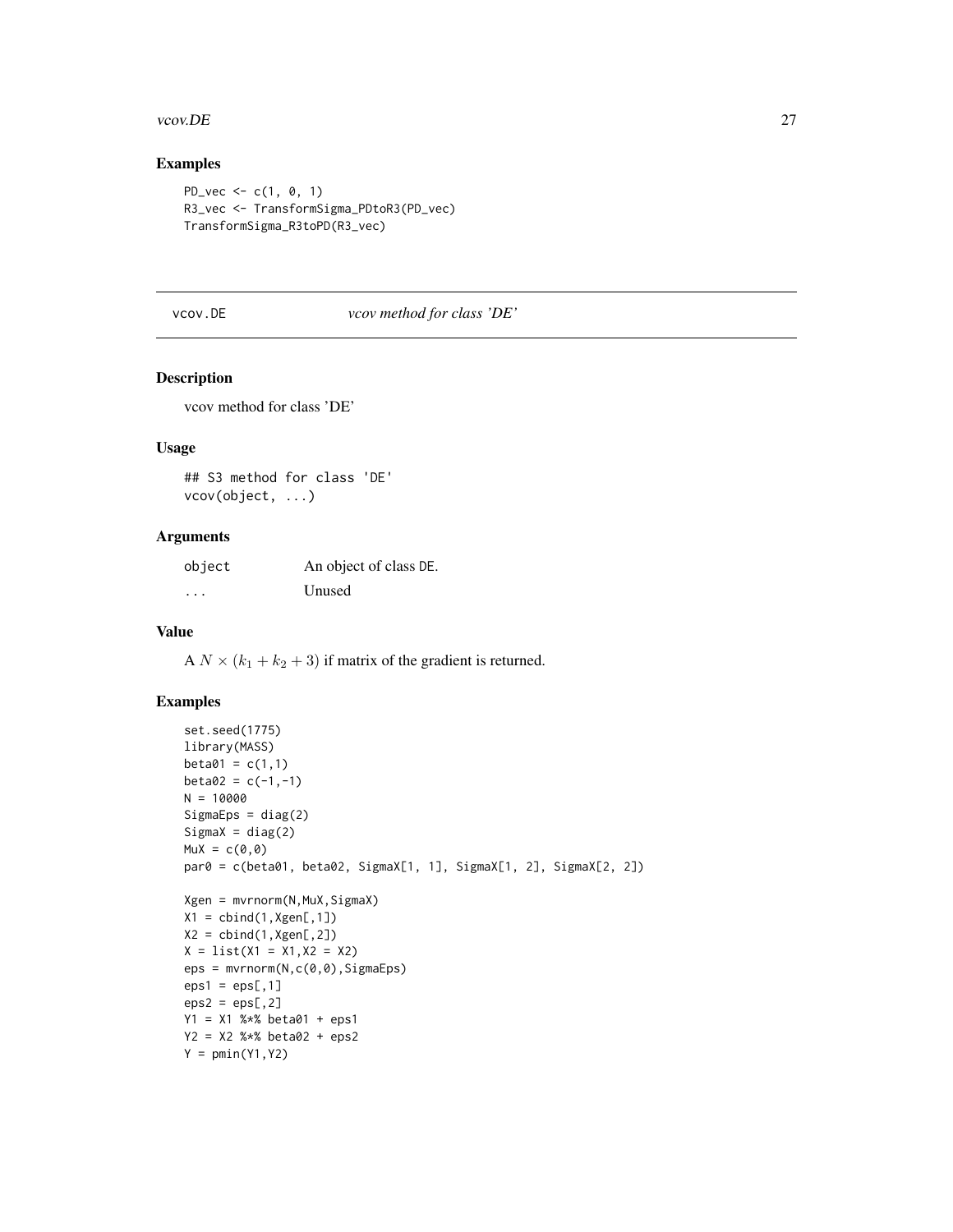28 vcov.DE

```
df = data.frame(Y = Y, X1 = Xgen[, 1], X2 = Xgen[, 2])
results = DE(formula = Y ~ x1 | X2, data = df)vcov(results)
```